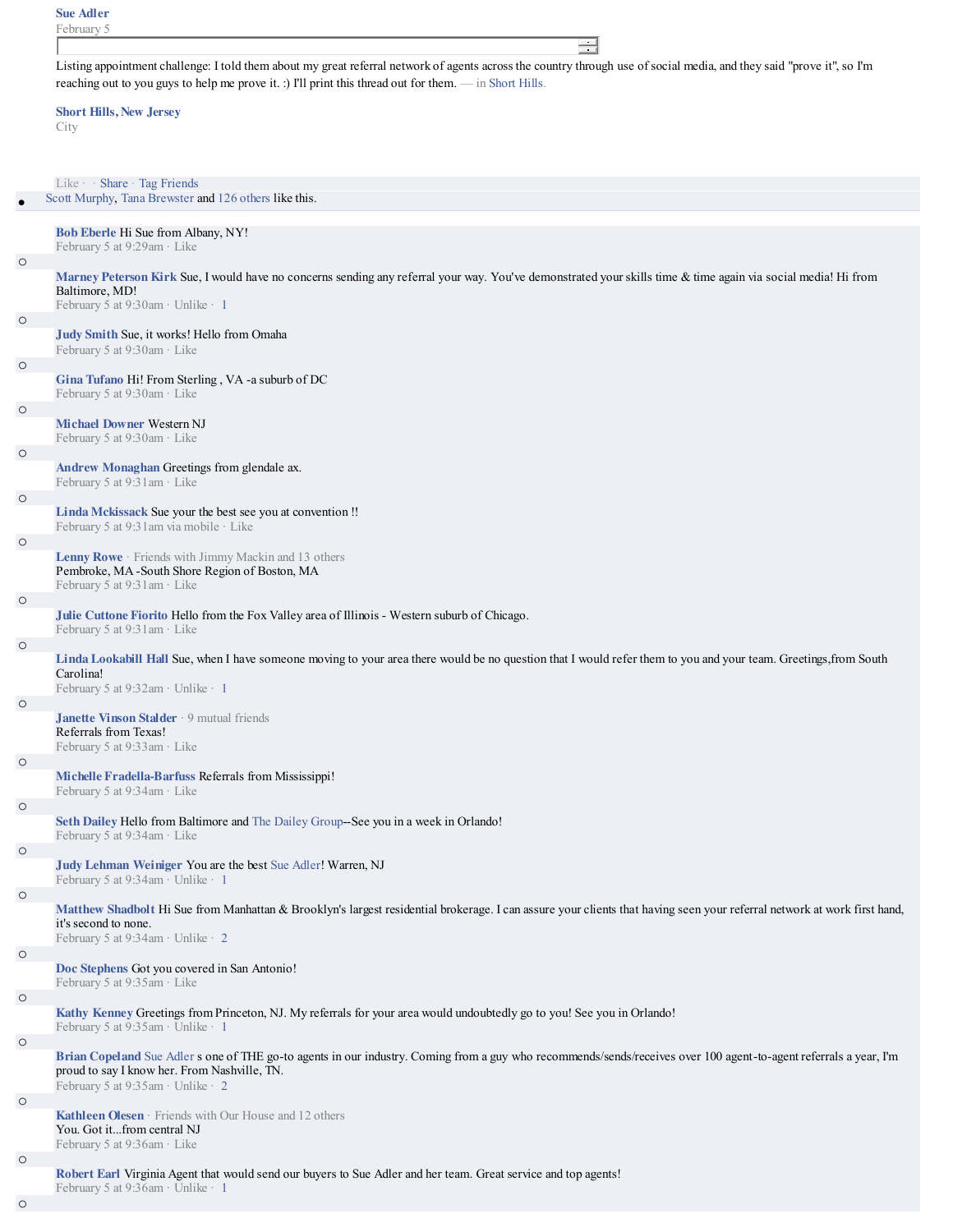|         | Lisa McDonald · Friends with Jay Papasan and 229 others<br>North America! Greetings from Canada, Greater Toronto Area!<br>February 5 at 9:36am · Like                       |
|---------|-----------------------------------------------------------------------------------------------------------------------------------------------------------------------------|
| $\circ$ | Gettys Glaze Charleston, SC agent                                                                                                                                           |
| $\circ$ | February 5 at 9:37am · Like                                                                                                                                                 |
|         | Vance A. Hill Sue, Greater Seattle WA here!<br>February 5 at $9:37$ am $\cdot$ Like                                                                                         |
| $\circ$ | Candice Evans This is trueCandice Evans KW Salt Lake City Utah<br>February 5 at 9:37am · Like                                                                               |
| $\circ$ | Jennifer Klaussen Arlington (Northern) Virginia here                                                                                                                        |
| $\circ$ | February 5 at 9:38am · Like<br><b>Jeff Garvey Delaware works for ya, Sue:</b> )                                                                                             |
| $\circ$ | February 5 at 9:38am · Like                                                                                                                                                 |
|         | <b>Cheryl Ritchie</b> · Friends with Chris Smith and 43 others<br>Southern Maryland outside D.C. Covered!<br>February 5 at 9:38am · Like                                    |
| $\circ$ |                                                                                                                                                                             |
|         | Stacie Perrault Staub Hello from your favorite Denver area RE expert :)<br>February 5 at 9:38am · Like                                                                      |
| $\circ$ | <b>Boris Geheniau</b> $\cdot$ 4 mutual friends<br>Be glad to help you out of Groningen, the Netherlands, Europe!<br>February 5 at 9:38am · Like                             |
| $\circ$ |                                                                                                                                                                             |
|         | <b>Eric Lowry</b> $\cdot$ 23 mutual friends<br>Cincinnati Ohio<br>February 5 at 9:39am · Like                                                                               |
| $\circ$ | <b>Diane Harris Kolo</b> $\cdot$ 5 mutual friends                                                                                                                           |
|         | See you in Orlando. From Philadelphia PA<br>February 5 at 9:39am · Like                                                                                                     |
| $\circ$ |                                                                                                                                                                             |
|         | Ryan Whitney Any referral from SLC, UT!<br>February 5 at 9:39am · Like                                                                                                      |
| $\circ$ |                                                                                                                                                                             |
|         | <b>Jennifer Carstensen True!</b> Show them the KW specific referral sites too :) $\sim$ Memphis TN<br>February 5 at $9:40$ am $\cdot$ Like                                  |
| $\circ$ | <b>Bernice Edelman Dallas Texas -- Referral Network Is the Heart of Our Business!</b><br>February 5 at $9:40$ am · Like · 1                                                 |
| $\circ$ | Kathleen Buckley MetroWest Boston:)<br>February 5 at 9:40am · Like                                                                                                          |
| $\circ$ |                                                                                                                                                                             |
|         | Melissa Grant · Friends with Jim Marks and 258 others<br>Hi Sue, from Merritt Island, Florida!<br>February 5 at 9:40am · Like                                               |
| $\circ$ | <b>Tina B Daniel</b> · Friends with James Nellis and 44 others                                                                                                              |
|         | CRS Tina Daniel can help with anything in Arkansas<br>February 5 at 9:41am · Like                                                                                           |
| $\circ$ | Gary Segal Montgomery County Pa and all Philadelphia suburbs COVERED!!<br>February 5 at 9:41am · Like                                                                       |
| $\circ$ | J Philip Faranda Westchester County, NY dah ling                                                                                                                            |
| $\circ$ | February 5 at 9:41am · Like                                                                                                                                                 |
|         | Dawn Bender Wooldridge Ready to help out in Maryland!!!:)<br>February 5 at 9:41am · Like                                                                                    |
| $\circ$ |                                                                                                                                                                             |
| $\circ$ | April Gallagher Hi from April's Estate Sales! we are here to help your real estate customers liquidate and organize for their move in or out<br>February 5 at 9:41am · Like |
|         | Emelyn Morris-Sayre · 212 mutual friends<br>Our CRS network really works. Sue - would be happy to send you a referral from Denver<br>February 5 at 9:42am · Like            |
| $\circ$ |                                                                                                                                                                             |
|         | Ursula Johnson Lowther Atlanta, georgia<br>February 5 at 9:42am · Like                                                                                                      |
| $\circ$ |                                                                                                                                                                             |
|         | <b>Pat Coursault Hey Short Hills, come on out to St Louis, beautiful country and people</b><br>February 5 at 9:42am · Like                                                  |
| $\circ$ |                                                                                                                                                                             |

**Preston Murphy** · Friends with Alexis Bolin and 2 others Florida Panhandle (Pensacola to Destin)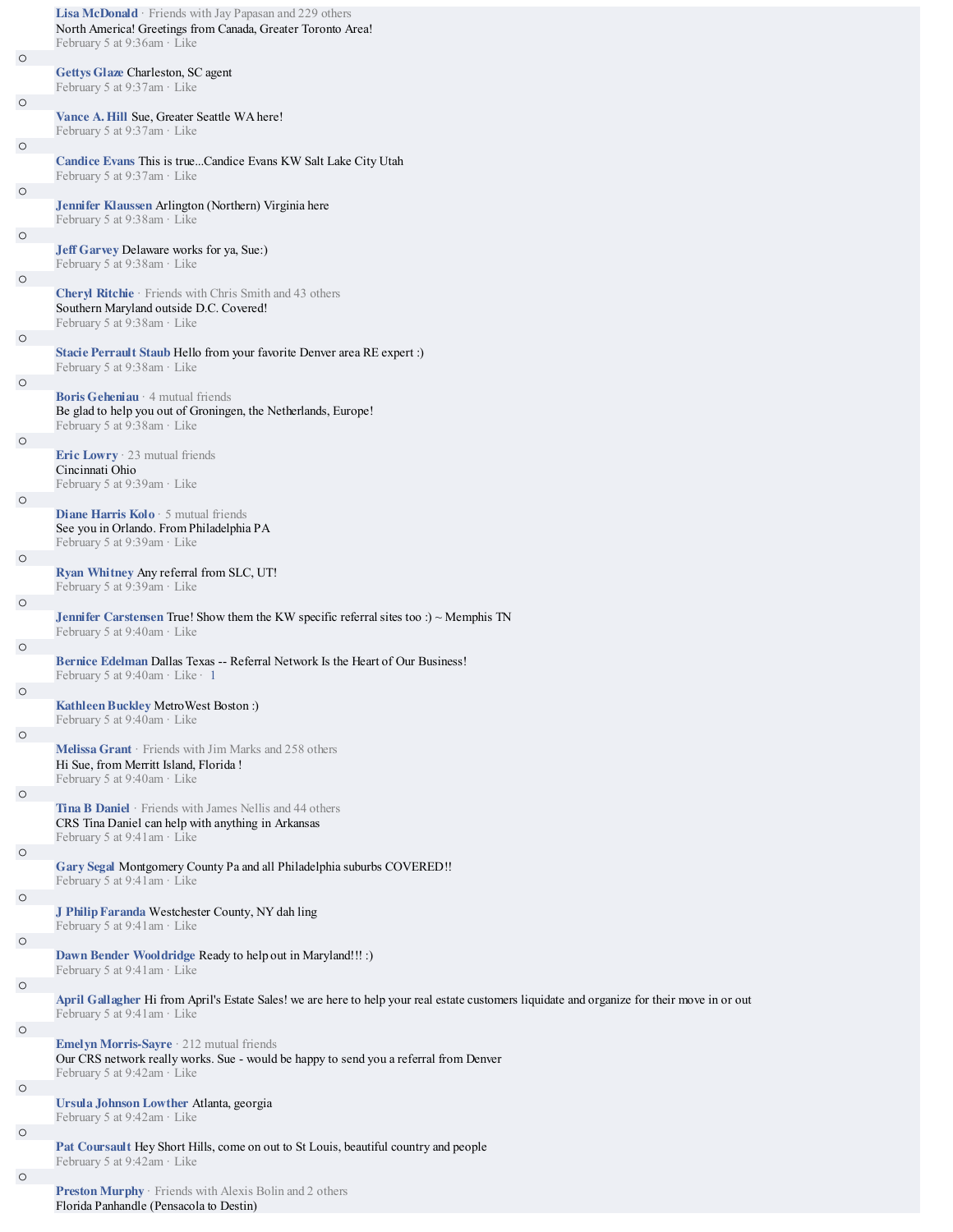|         | February 5 at 9:43am · Like                                                                                                                                                           |
|---------|---------------------------------------------------------------------------------------------------------------------------------------------------------------------------------------|
| $\circ$ |                                                                                                                                                                                       |
|         | Sharon McCarthy Steele Westfield !!Cranford!!!!!! And the surrounding towns!<br>February 5 at 9:43am · Like                                                                           |
| $\circ$ | Hal Benz Greetings from Westfield, NJ                                                                                                                                                 |
|         | February 5 at 9:43am · Like                                                                                                                                                           |
| $\circ$ | Jeremy Williams Houston, The Woodlands, and Kingwood, TX I've got you covered!<br>February 5 at 9:43am · Like                                                                         |
| $\circ$ |                                                                                                                                                                                       |
|         | <b>Heather Walton</b> $\cdot$ 13 mutual friends<br>Hello from Historic Doylestown, Bucks County, PA!<br>February 5 at 9:44am · Like                                                   |
| O       |                                                                                                                                                                                       |
|         | Angela Lanni · Friends with Gettys Glaze and 5 others<br>$\star$ Richmond, VA $\star$<br>February 5 at 9:44am · Like                                                                  |
| $\circ$ |                                                                                                                                                                                       |
|         | <b>Roger Higle</b> Friends with Jay Papasan and 103 others<br>I'm sure they'll get it now:) Have a great day!<br>February 5 at 9:44am · Like                                          |
| $\circ$ |                                                                                                                                                                                       |
|         | <b>Brandon Marchand</b> · 38 mutual friends<br>Spokane wa<br>February 5 at 9:45am · Like                                                                                              |
| $\circ$ |                                                                                                                                                                                       |
|         | Beth Smith Shuey Hi from Charlotte NC! We LOVE to give and receive referrals!<br>February 5 at 9:45am · Like                                                                          |
| O       | Robben Mathews Believe everything Sue Adler tells you!<br>February 5 at 9:46am $\cdot$ Unlike $\cdot$ 2                                                                               |
| $\circ$ |                                                                                                                                                                                       |
|         | Karyn Potter Gualtieri Charleston, SC<br>February 5 at 9:46am · Like                                                                                                                  |
| $\circ$ |                                                                                                                                                                                       |
|         | Pat Coursault Sue, this is helping ALL of us, just found an out of state agent I will refer to, handy thanks!                                                                         |
|         | February 5 at 9:46am · Unlike · 4                                                                                                                                                     |
| $\circ$ |                                                                                                                                                                                       |
|         | Deborah Endres Camacho Hello Sue Adler from the other side of the river here in Tarrytown, NY                                                                                         |
|         | February 5 at $9:47$ am $\cdot$ Like                                                                                                                                                  |
| $\circ$ |                                                                                                                                                                                       |
|         | Kay Woodard · Friends with Joey Stumpf and 5 others<br>Hi Sue, Northern VA/DC is behind you!<br>February 5 at 9:47am · Like                                                           |
| $\circ$ |                                                                                                                                                                                       |
|         | Steve Reese · Friends with Jim Marks and 81 others<br>We've got you covered in Oklahoma City/Central Oklahoma!<br>February 5 at 9:49am · Like                                         |
| $\circ$ |                                                                                                                                                                                       |
|         | Todd Archuleta · Friends with Chad Hyams and 3 others<br>Buenos Dias from Las Cruces NM. Social media works! Thanks Sue!<br>February 5 at $9:50$ am · Like · 1                        |
| $\circ$ |                                                                                                                                                                                       |
|         | <b>Lisa Rodgers</b> $\cdot$ Friends with Alexis Bolin and 2 others<br>Pensacola, Fl. Home of The Blue Angels, with surrounding White Beaches!<br>February 5 at $9:51$ am $\cdot$ Like |
| $\circ$ |                                                                                                                                                                                       |
|         | <b>Fred Glick</b> · Friends with Diane Szoke and 277 others<br>Center City Philly!<br>February 5 at $9:51$ am $\cdot$ Like                                                            |
| $\circ$ |                                                                                                                                                                                       |
|         | <b>Rhonda Saslawsky</b> $\cdot$ 19 mutual friends<br>I'm here for your Luxury clients in Memphis Tn. See you next week at Family Reunion!<br>February 5 at 9:51am · Like              |
| $\circ$ |                                                                                                                                                                                       |
|         | J Michael Manley Hey Sue, I have you covered for the upstate of SC, Greenville, Spartanburg, Anderson.                                                                                |
|         | February 5 at 9:52am · Like                                                                                                                                                           |
| $\circ$ |                                                                                                                                                                                       |
|         | Kevin Cottrell Here for your Luxury clients in Austin TX - Handling Luxury, SportStar and VIP clients Sue!<br>February 5 at $9:52$ am · Like · 1                                      |
| $\circ$ |                                                                                                                                                                                       |
|         | Scott Miller Note to Sue's potential listing client: Not only is she the best in your area, she is one of the best in the nation.<br>February 5 at 9:54am · Unlike · 4                |
| $\circ$ | Holly Markt · Friends with Jim Marks and 8 others                                                                                                                                     |
|         | Myrtle Beach, SC<br>February 5 at 9:55am · Like                                                                                                                                       |
| $\circ$ |                                                                                                                                                                                       |
|         | Anne Stoehr Gulden Hi Sue, we've got you covered in Minnesota!<br>February 5 at 9:56am · Like                                                                                         |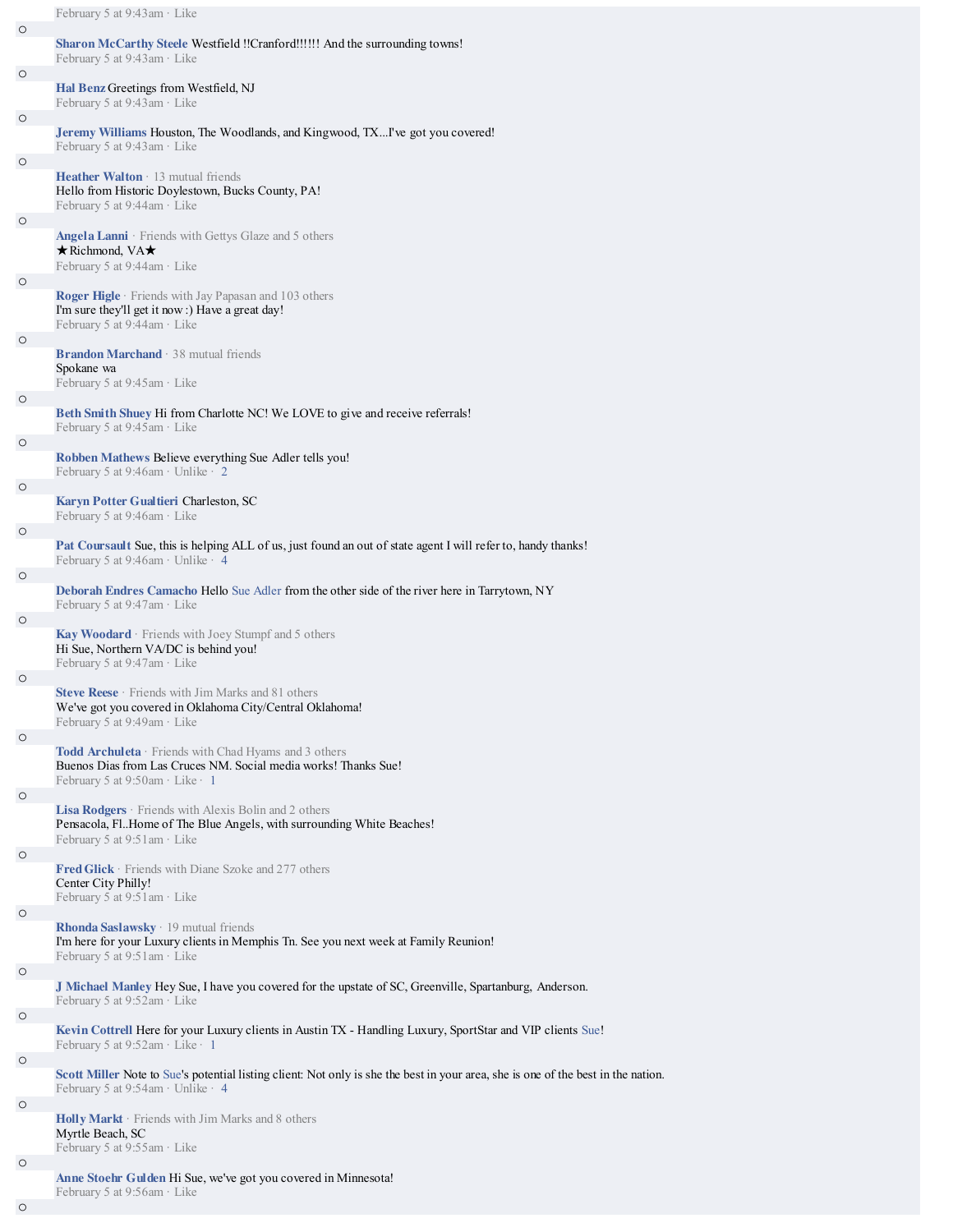|         | John Morley Huntsville, AL. Sue is THE BEST!<br>February 5 at 9:56am · Unlike · 1                                                                                                                                                                   |
|---------|-----------------------------------------------------------------------------------------------------------------------------------------------------------------------------------------------------------------------------------------------------|
| $\circ$ | Joe Loomer The Loomer Team is ready for your referrals in the Garden City and home of the Masters Golf Tournament - Augusta, Georgia!                                                                                                               |
|         | February 5 at 9:57am · Like                                                                                                                                                                                                                         |
| $\circ$ | Mark Benson · 51 mutual friends<br>Hope this was a quick enough response! Keller Williams in Naples, Florida<br>February 5 at 9:57am · Like                                                                                                         |
| $\circ$ |                                                                                                                                                                                                                                                     |
|         | <b>Lisa Jarvis Griggs</b> $\cdot$ 143 mutual friends<br>Maryland!!<br>February 5 at 9:58am · Like                                                                                                                                                   |
| $\circ$ | Steven Hockstein Cool thread. Millburn. NJ<br>February 5 at 9:58am · Unlike · 2                                                                                                                                                                     |
| $\circ$ | Sam Lakhani · 2 mutual friends<br>We will Welcome you to DFW Texas!                                                                                                                                                                                 |
|         | February 5 at 9:59am · Like                                                                                                                                                                                                                         |
| $\circ$ | Maria Babaev LuxuryLongIsland.com - NY.<br>February 5 at 9:59am · Like                                                                                                                                                                              |
| $\circ$ | Heidi Joy Fortson We are here for all of your real estate needs in the Tampa Bay Area! Sue Adler is the best!!<br>February 5 at 9:59am · Unlike · 2                                                                                                 |
| $\circ$ | Danny Lopez · Friends with Alex Charfen and 26 others                                                                                                                                                                                               |
|         | Knock 'em dead Sue!<br>February 5 at 9:59am · Like                                                                                                                                                                                                  |
| $\circ$ | Lainie Ramsey-Realtor 25 mutual friends                                                                                                                                                                                                             |
|         | North Texas here! Pottsboro, Sherman, Denison and surrounding areas!!<br>February 5 at 9:59am via mobile · Like                                                                                                                                     |
| $\circ$ |                                                                                                                                                                                                                                                     |
|         | Kimberly Hunt · 223 mutual friends<br>Buffalo,NY<br>February 5 at 10:00am · Like                                                                                                                                                                    |
| $\circ$ |                                                                                                                                                                                                                                                     |
|         | <b>Jeff Cook Charleston, SC</b><br>February 5 at 10:00am · Like                                                                                                                                                                                     |
| $\circ$ |                                                                                                                                                                                                                                                     |
|         | Ron E Armstrong Asheville, North Carolina has you covered here for high end homes and relocations as specialities.<br>February 5 at 10:01am · Like                                                                                                  |
| $\circ$ | Jack Miller You are the referral network, sue!                                                                                                                                                                                                      |
|         | February 5 at $10:01$ am $\cdot$ Unlike $\cdot$ 1                                                                                                                                                                                                   |
| $\circ$ | Tania Patch · Friends with Walter Burns and 1 other                                                                                                                                                                                                 |
|         | Hoboken, NJ not far but still a different county!<br>February 5 at 10:01am · Like                                                                                                                                                                   |
| $\circ$ | <b>Jason Secor</b> $\cdot$ 37 mutual friends                                                                                                                                                                                                        |
|         | Birmingham, AL<br>February 5 at 10:02am · Like                                                                                                                                                                                                      |
| $\circ$ | Andy Piper · Friends with Jay Papasan and 32 others                                                                                                                                                                                                 |
|         | Social Media works<br>February 5 at 10:03am · Like                                                                                                                                                                                                  |
| $\circ$ | Sarah Maus · Friends with Stefan Swanepoel and 27 others                                                                                                                                                                                            |
|         | I got your back here in Orlando and the entire Central Florida region Sue! Be BOLD!<br>February 5 at 10:05am · Like                                                                                                                                 |
| $\circ$ | Jeff Mateja Portland, Maine here. Sue is the best of the best!                                                                                                                                                                                      |
|         | February 5 at 10:09am · Like                                                                                                                                                                                                                        |
| $\circ$ | Chris Glahn one of your Michigan connections, Sue is great!                                                                                                                                                                                         |
|         | February 5 at 10:11am · Like                                                                                                                                                                                                                        |
| $\circ$ | Whitney Pannell Sue, I pay attention to your Facebook thread. I know people all over the country so you never know when one of your listings will appeal to one of my                                                                               |
|         | friends<br>February 5 at 10:11am · Like                                                                                                                                                                                                             |
| $\circ$ |                                                                                                                                                                                                                                                     |
|         | Mandi Pratte Ross Sunny ARIZONA here! Sue's an amazing tallent!<br>February 5 at 10:13am · Unlike · 1                                                                                                                                               |
| $\circ$ |                                                                                                                                                                                                                                                     |
|         | Sue Kochan Hutchinson · 29 mutual friends<br>Greensboro, NC is here and connected for all your listing information. I work on sending referrals to agents I am connected with & like! You are great Sue and your clients<br>should look no further! |

February 5 at 10:14am · Unlike · 1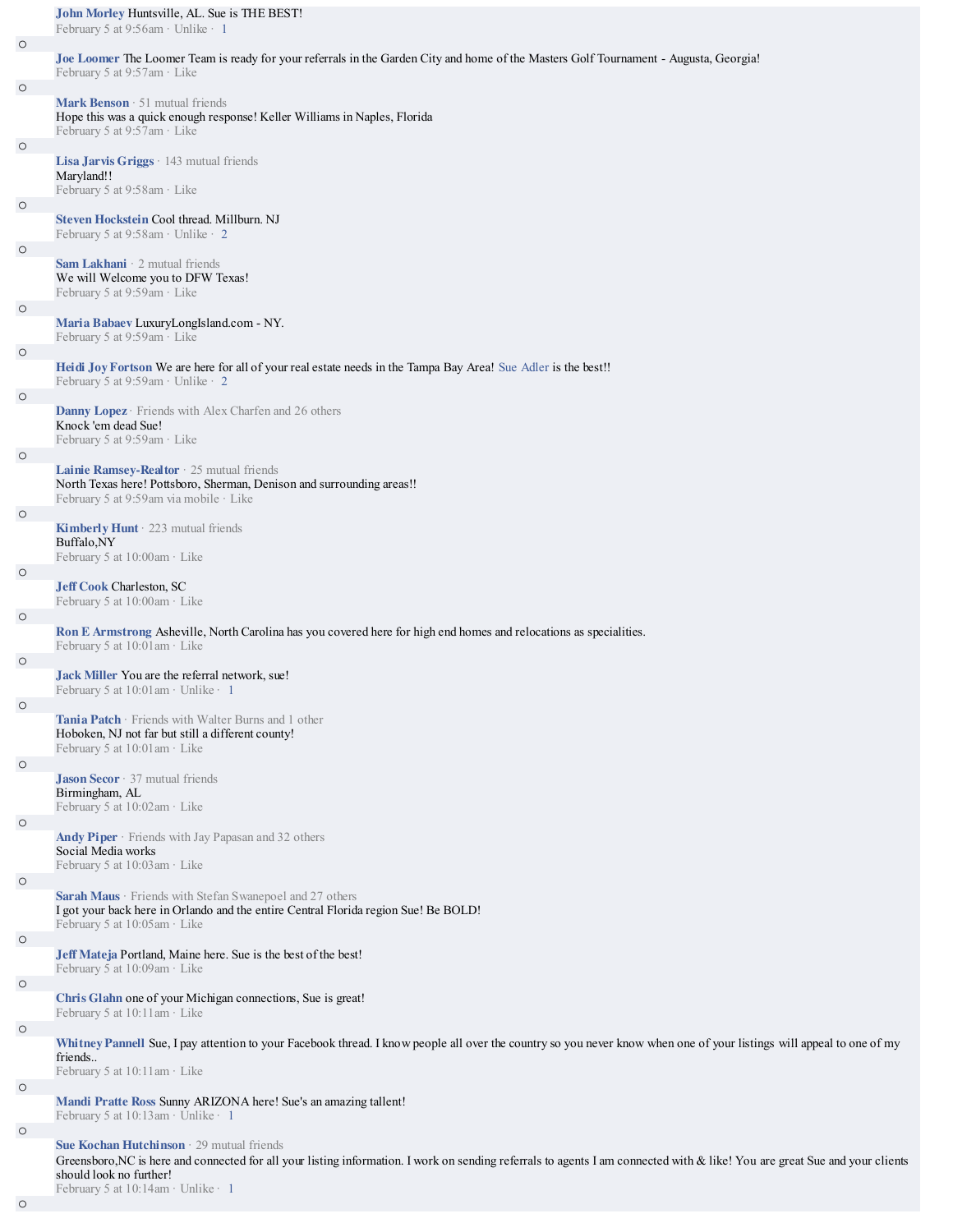|         | Heather Garinger Dallas/Ft Worth is watching! Sue is one of the very best!<br>February 5 at 10:14am · Unlike · 2                                                                                                                                          |
|---------|-----------------------------------------------------------------------------------------------------------------------------------------------------------------------------------------------------------------------------------------------------------|
| $\circ$ |                                                                                                                                                                                                                                                           |
|         | John Harper Beverly Hills/Los Angeles - Sue's got you covered!<br>February 5 at 10:14am · Unlike · 1                                                                                                                                                      |
| $\circ$ |                                                                                                                                                                                                                                                           |
|         | Dan Lampinen · 70 mutual friends<br>Greenville SC                                                                                                                                                                                                         |
| $\circ$ | February 5 at 10:15am · Like                                                                                                                                                                                                                              |
|         | Susan Graves Bloomington, INHome of Indiana University<br>February 5 at 10:15am · Like                                                                                                                                                                    |
| $\circ$ | <b>Bart Cook Dallas/Fort Worth, TX</b>                                                                                                                                                                                                                    |
| $\circ$ | February 5 at 10:15am · Like                                                                                                                                                                                                                              |
|         | <b>John Davidson</b> · Friends with Jay Papasan and 57 others<br>Hey Sue, always looking to refer our Los Angeles clients your way!<br>February 5 at 10:15am · Unlike · 1                                                                                 |
| $\circ$ | Sheri Moritz Sue, Raleigh NC here There is no other agent I would consider referring to, learning with and from in the Short Hill NJ area. Your knowledge, marketing,<br>network and passion for the business ROCK!<br>February 5 at 10:16am · Unlike · 1 |
| $\circ$ |                                                                                                                                                                                                                                                           |
|         | <b>Elizabeth Ramsey Golden Huntsville, AL here! Sue is a true professional!</b><br>February 5 at 10:16am · Unlike · 1                                                                                                                                     |
| O       |                                                                                                                                                                                                                                                           |
|         | 'Kirby Ehrreich · Friends with Ian Watt and 21 others<br>Covered in MN<br>February 5 at $10:17$ am $\cdot$ Like                                                                                                                                           |
| O       |                                                                                                                                                                                                                                                           |
|         | Carolyne Calvin It works! Even in Bozeman, Montana!!<br>February 5 at 10:17am · Like                                                                                                                                                                      |
| O       |                                                                                                                                                                                                                                                           |
|         | <b>Brenda Burris Wade Tampa Bay's #1 selling team sends their referrals to Sue Adler!</b><br>February 5 at 10:17am · Like                                                                                                                                 |
| $\circ$ | Gregory Grogan Sue sold my NJ home at the open house to someone from Texas.                                                                                                                                                                               |
| $\circ$ | February 5 at 10:18am · Unlike · 1                                                                                                                                                                                                                        |
|         | Diane Norris Cleveland, Ohio, here! Sue is the very best!<br>February 5 at 10:19am · Like                                                                                                                                                                 |
| $\circ$ |                                                                                                                                                                                                                                                           |
|         | Tom Sanford · Friends with Amy Conn Tenny and 4 others<br>Good idea                                                                                                                                                                                       |
| O       | February 5 at 10:20am · Like                                                                                                                                                                                                                              |
|         | Kindle West Thompson St. Louis, MO<br>February 5 at 10:20am · Like                                                                                                                                                                                        |
| $\circ$ |                                                                                                                                                                                                                                                           |
|         | Sandy Steen · 34 mutual friends<br>Sue's listings are connected in the ShowMe state.<br>February 5 at 10:20am · Like                                                                                                                                      |
| $\circ$ |                                                                                                                                                                                                                                                           |
| $\circ$ | <b>Brian Powers Metro Detroit, MI</b><br>February 5 at 10:21am · Like                                                                                                                                                                                     |
|         | Sarah Reynolds Oji Northern Virginia/DC metro area:)<br>February 5 at $10:24$ am · Like                                                                                                                                                                   |
| $\circ$ | <b>Brian Powers And all this in just an hour!</b>                                                                                                                                                                                                         |
|         | February 5 at $10:25$ am · Unlike · 1                                                                                                                                                                                                                     |
| $\circ$ | Carla Deck Sweetwood · 40 mutual friends<br>Sue, I'm here in Atlanta, Georgia to help any of your great clients. Happy to help with your referrrals. Love the idea!<br>February 5 at $10:25$ am · Like                                                    |
| $\circ$ | Christina Henley Boca Raton/Fort Lauderdale FL. :- ).                                                                                                                                                                                                     |
| $\circ$ | February 5 at 10:26am · Like                                                                                                                                                                                                                              |
|         | Adam Frost-Briley · 41 mutual friends<br>You rock Sue! Omaha, Ne<br>February 5 at 10:26am · Unlike · 1                                                                                                                                                    |
| $\circ$ | Stephanie Sharp White Destin. Florida, America's playground with our white sandy beaches and crystal green water!<br>February 5 at 10:26am · Like                                                                                                         |
| $\circ$ | Jennifer Tome-Berry Princeton, NJ here!                                                                                                                                                                                                                   |
|         | February 5 at 10:26am · Like                                                                                                                                                                                                                              |
| O       |                                                                                                                                                                                                                                                           |

**Cathi Carlin Williams-Realtor** · Friends with Tim Houk Cathi Williams, Prairieville, LA!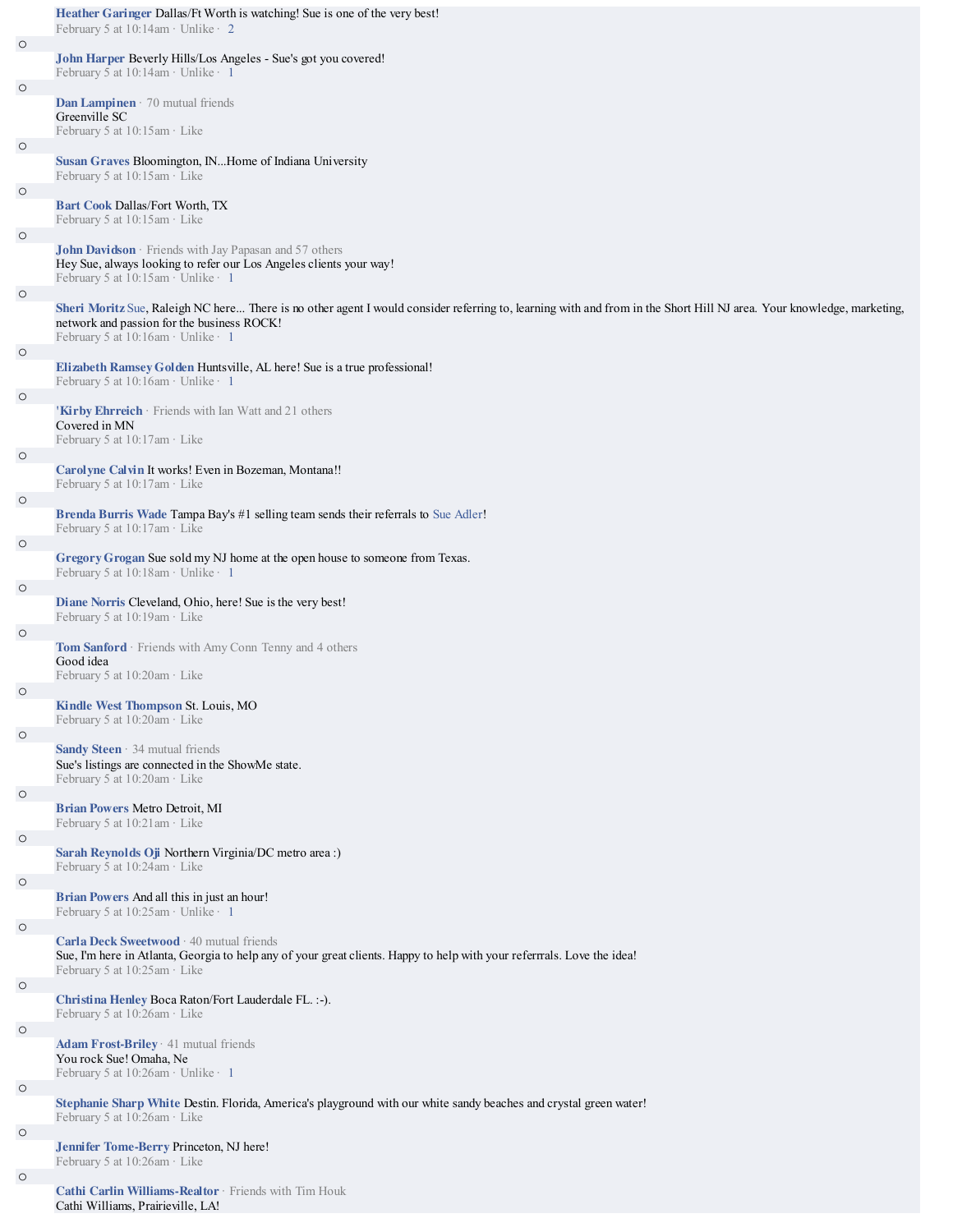|         | February 5 at 10:29am · Like                                                                                                                                                                                         |
|---------|----------------------------------------------------------------------------------------------------------------------------------------------------------------------------------------------------------------------|
| $\circ$ | Shawna Phillips Green Sue would be my preferred agent! Fayetteville, NC                                                                                                                                              |
|         | February 5 at 10:29am · Unlike · 1                                                                                                                                                                                   |
| $\circ$ |                                                                                                                                                                                                                      |
|         | Linsey Ehle Planeta Orange County, CA waving hi!                                                                                                                                                                     |
| O       | February 5 at 10:30am · Like                                                                                                                                                                                         |
|         | John Meulstee philadelphia region covered                                                                                                                                                                            |
|         | February 5 at 10:30am · Like                                                                                                                                                                                         |
| $\circ$ |                                                                                                                                                                                                                      |
|         | Rodney Burkhardt · 3 mutual friends<br>I don't know Sue but I know of alot of the realtors on this thread and they are some of the best of the best so Sue has to be the agent for you. Let her get the job done for |
|         | you!! You go Girl. Phoenix AZ West Valley.                                                                                                                                                                           |
|         | February 5 at $10:32$ am · Unlike · 1                                                                                                                                                                                |
| $\circ$ |                                                                                                                                                                                                                      |
|         | Robin Greenbaum Prudential Douglas Elliman Manhattan, NY                                                                                                                                                             |
| $\circ$ | February 5 at 10:33am · Like                                                                                                                                                                                         |
|         | Jeret Arnaz NorCal!                                                                                                                                                                                                  |
|         | February 5 at 10:33am · Like                                                                                                                                                                                         |
| O       |                                                                                                                                                                                                                      |
|         | Laura Scharich · Friends with Brian Powers<br>This works!                                                                                                                                                            |
|         | February 5 at 10:34am · Like                                                                                                                                                                                         |
| $\circ$ |                                                                                                                                                                                                                      |
|         | <b>Martine Addison</b> $\cdot$ 23 mutual friends<br>Always available to assist your clients, Sue, in Denver, CO!                                                                                                     |
|         | February 5 at 10:35am · Like                                                                                                                                                                                         |
| O       |                                                                                                                                                                                                                      |
|         | Maryanne Elsaesser It's true!                                                                                                                                                                                        |
|         | February 5 at 10:35am · Like                                                                                                                                                                                         |
| $\circ$ | Terronald Logan Do you get an increased commission when you win? :- AUSTIN, TX here!                                                                                                                                 |
|         | February 5 at 10:37am · Like · 1                                                                                                                                                                                     |
| $\circ$ |                                                                                                                                                                                                                      |
|         | Arleen Yobs We LOVE facebook for networking with top agents throughout the country as well as VIRGINIA!Charlottesville Area Real Estate - Arleen Yobs, Associate<br><b>Broker</b>                                    |
|         | February 5 at 10:38am · Like                                                                                                                                                                                         |
| $\circ$ |                                                                                                                                                                                                                      |
|         | Jackie Safran I'm too close but what about all 225 Cyberstars across the country.                                                                                                                                    |
|         | February 5 at 10:38am · Like                                                                                                                                                                                         |
| O       | <b>Linda DeVlieg</b> · Friends with Alex Charfen and 244 others                                                                                                                                                      |
|         | We're in! Tell them how often we chat - it's an obsession!                                                                                                                                                           |
|         | February 5 at 10:39am · Like                                                                                                                                                                                         |
| O       |                                                                                                                                                                                                                      |
|         | Barbara Webster Feirtag Baltimore, Maryland says sell her home with you and get off the fence. If anyone knows about marketing a home through the social media and<br>search engines it with you.                    |
|         | February 5 at $10:40$ am · Like · 1                                                                                                                                                                                  |
| $\circ$ |                                                                                                                                                                                                                      |
|         | Chip Neumann Sue - be assured you still always get my corporate relos to your area of new jersey<br>February 5 at 10:41am · Unlike · 1                                                                               |
| $\circ$ |                                                                                                                                                                                                                      |
|         | <b>David Korr Bucks County, PA</b>                                                                                                                                                                                   |
|         | February 5 at 10:44am · Like                                                                                                                                                                                         |
| $\circ$ | Rachel Morvant Turner Mandeville, LA (New Orleans metro area)                                                                                                                                                        |
|         | February 5 at 10:45am · Like                                                                                                                                                                                         |
| $\circ$ |                                                                                                                                                                                                                      |
|         | Mary Anne Tuggle Payne Yep- Chatham girl here in the North Atlanta burbs!, go giants                                                                                                                                 |
|         | February 5 at $10:47$ am · Like                                                                                                                                                                                      |
| $\circ$ | Ann Norton Friends with Mike Incorvaia and 32 others                                                                                                                                                                 |
|         | akron canton ohio, thinking outside the box, works we have to work as a team all over the globe!                                                                                                                     |
|         | February 5 at 10:49am · Like                                                                                                                                                                                         |
| $\circ$ | Jennifer Daniel Milligan Daughter of a transplanted Northern Jersey girl herewe have ya'll covered here in PLANO TEXAScorporate headquarters for JC Penney, Frito                                                    |
|         | Lay, Dr Pepper, Rent a Center, HP(EDS) and many more! Go Sue!                                                                                                                                                        |
|         | February 5 at 10:50am · Like                                                                                                                                                                                         |
| $\circ$ |                                                                                                                                                                                                                      |
|         | Ellie George Southern Oregon!!!<br>February 5 at $10:51$ am · Like                                                                                                                                                   |
| $\circ$ |                                                                                                                                                                                                                      |
|         | Sharon Friedman Hi Sue! Cleveland Ohio, Eastern suburbs home of many Fortune 500 companies! Great culture-museums, theatre, sports, dining and more!                                                                 |
|         | February 5 at $10:51$ am · Like                                                                                                                                                                                      |
| $\circ$ | Robynn Kershisnik-Eccles · 2 mutual friends                                                                                                                                                                          |
|         | Salt Lake City, Utah:)                                                                                                                                                                                               |
|         | February 5 at 10:52am · Like                                                                                                                                                                                         |
| $\circ$ |                                                                                                                                                                                                                      |

**Matthew Fetick** Sue is our "goto" agent for Short Hills NJ AND advice on luxury real estate.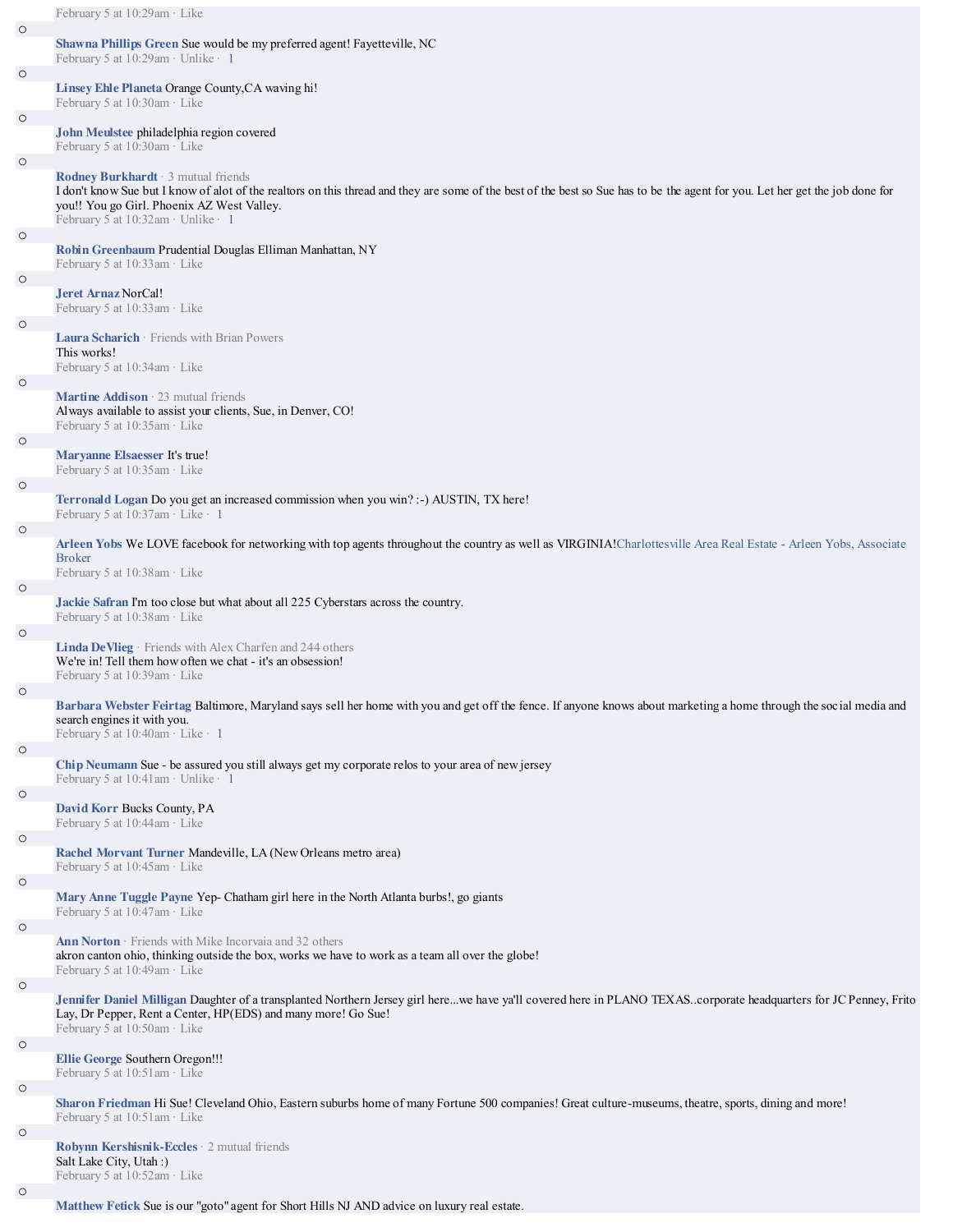|         | February 5 at 10:53am · Unlike · 2                                                                                                                                                                                                                                                                                                                            |
|---------|---------------------------------------------------------------------------------------------------------------------------------------------------------------------------------------------------------------------------------------------------------------------------------------------------------------------------------------------------------------|
| $\circ$ | Mike Carlos The Social network is the most powerful type of network there is today and you're the Queen!<br>February 5 at 10:53am · Like                                                                                                                                                                                                                      |
| $\circ$ | Leslie Edwards Sue is part of a few different national mastermind groups that tade referral around the world. That is the reason some agents excel even when the market<br>tanks.                                                                                                                                                                             |
|         | February 5 at 11:00am · Unlike · 1                                                                                                                                                                                                                                                                                                                            |
| $\circ$ | Ann Braunagel Fairfield County Connecticut wants to know about the house so we can help you sell it!!<br>February 5 at $11:01$ am · Like                                                                                                                                                                                                                      |
| $\circ$ | Ira Serkes Berkeley, California<br>February 5 at 11:05am · Like                                                                                                                                                                                                                                                                                               |
| $\circ$ |                                                                                                                                                                                                                                                                                                                                                               |
| $\circ$ | Bryan Bomba Bryan Bomba. Chicago.<br>February 5 at 11:06am · Like                                                                                                                                                                                                                                                                                             |
|         | Axay Ax Parekh If you need a Tulsa or northeast Oklahoma, i would love to work with one of my Real Estate Idols.<br>February 5 at 11:07am · Like                                                                                                                                                                                                              |
| $\circ$ | Sue Rosado-Realtor Rochester, Michigan. Please let them know that they are hiring one of the top agents in the Nation. There is a very powerful reason why you are there!<br>You are tops!! They are very fortunate to have you represent them! What an honor!<br>February 5 at 11:08am · Unlike · 1                                                          |
| $\circ$ | Darne Ridgley If you need Chattanooga TN, Cleveland TN, or nw ga we can help.<br>February 5 at 11:09am · Like                                                                                                                                                                                                                                                 |
| $\circ$ |                                                                                                                                                                                                                                                                                                                                                               |
|         | Darne Ridgley Also we have great referral partners to recommend in Atlanta, Knoxville, Nashville, Johnson city, and Birmingham.<br>February 5 at 11:10am · Like                                                                                                                                                                                               |
| $\circ$ |                                                                                                                                                                                                                                                                                                                                                               |
|         | Pauline Kenneke Knipe Northern VA at your service! Thanks, Sue!<br>February 5 at 11:12am · Like                                                                                                                                                                                                                                                               |
| $\circ$ | Stephanie Mallek Wardwell Prince William County--Northern Virginia here to help!                                                                                                                                                                                                                                                                              |
|         | February 5 at 11:14am · Like                                                                                                                                                                                                                                                                                                                                  |
| $\circ$ | Mary Borth · Friends with Chad Hyams and 4 others<br>All of central Illinois at your service as well!<br>February 5 at 11:15am · Like                                                                                                                                                                                                                         |
| $\circ$ |                                                                                                                                                                                                                                                                                                                                                               |
|         | Robin Fenchel Here to assist you in Irvine, CA<br>February 5 at 11:17am · Like                                                                                                                                                                                                                                                                                |
| $\circ$ |                                                                                                                                                                                                                                                                                                                                                               |
|         | Dan Hamilton We're here for you in SC!<br>February 5 at 11:20am · Like                                                                                                                                                                                                                                                                                        |
|         | Heidi Hines We know Sue Adler in Charlotte NC!!                                                                                                                                                                                                                                                                                                               |
| $\circ$ | February 5 at $11:21$ am $\cdot$ Like                                                                                                                                                                                                                                                                                                                         |
|         | <b>Jody Moore</b> Friends with Jay Thompson and 3 others<br>Hello from Lexington, Ky (Bluegrass Cards.com)                                                                                                                                                                                                                                                    |
| $\circ$ | February 5 at 11:23am via mobile · Like                                                                                                                                                                                                                                                                                                                       |
|         | Kathie Moore · 51 mutual friends<br>All of Franklin Tennessee is at your service.<br>February 5 at $11:25$ am · Like                                                                                                                                                                                                                                          |
| $\circ$ |                                                                                                                                                                                                                                                                                                                                                               |
|         | <b>Chris Jones</b> $\cdot$ 37 mutual friends<br>Sue is amazing. Southern Utah<br>February 5 at 11:27am · Like                                                                                                                                                                                                                                                 |
| $\circ$ | Chris Laurence Front Royal & Winchester, VA                                                                                                                                                                                                                                                                                                                   |
|         | February 5 at 11:31am · Like                                                                                                                                                                                                                                                                                                                                  |
| $\circ$ | Beth Jaworski Beth Jaworski from the 4 county metro Milwaukee, WI. I know any referral I send to Sue will be in great hands!<br>February 5 at 11:33am via mobile · Unlike · 1                                                                                                                                                                                 |
| $\circ$ |                                                                                                                                                                                                                                                                                                                                                               |
|         | Dave Robison Hi Sue looking forward to sending you business from Utah!<br>February 5 at 11:34am via mobile · Unlike · 1                                                                                                                                                                                                                                       |
| $\circ$ | Stephanie Duncan Evelo From Indianapolis IN. Sue Adler is the most driven, highly talented, most successful agent in your area. It would be a BIG mistake if you<br>DIDN'T hire her to sell your home! NO agent will expose and market it to more people locally and nationally and even iiiinternationally!<br>February 5 at 11:36am via mobile · Unlike · 1 |
| $\circ$ |                                                                                                                                                                                                                                                                                                                                                               |
|         | <b>Allyson Hoffman</b> $\cdot$ 210 mutual friends<br>Hi Sue  looking to share my North Shore Suburban Chicago referral with you  top notch in every way and only the best for my clients going to your area!<br>February 5 at 11:39am · Like                                                                                                                  |
| $\circ$ |                                                                                                                                                                                                                                                                                                                                                               |

**Zach Fry** 10:4 Sue February 5 at 11:40am · Like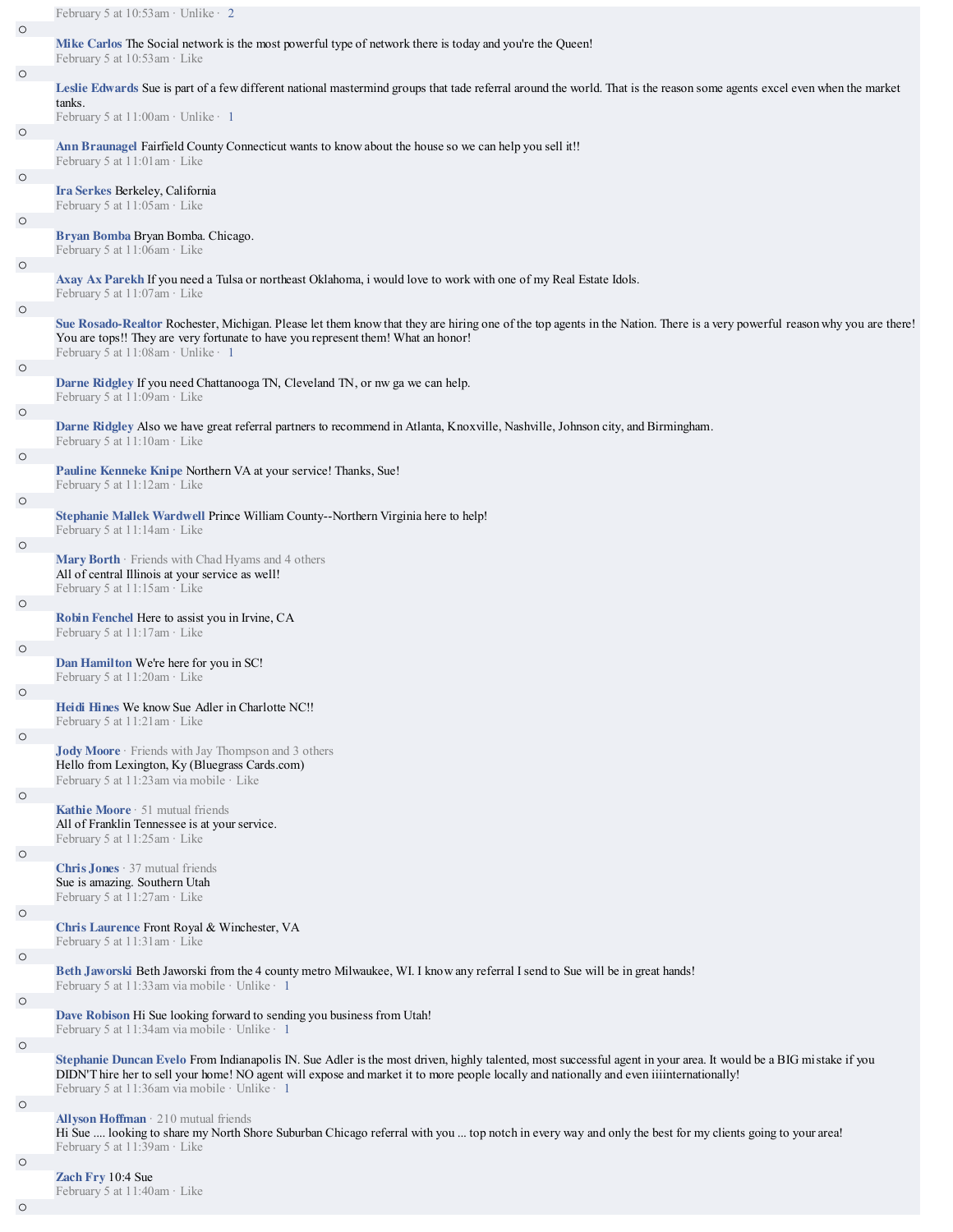|         | Mark Hollingshead She is on Top of her game with Associates thru out the World that she has touched thru Her teaching/Sharing and using Social Media<br>February 5 at 11:40am · Like                                                                                                                                                                                                                                                                                                                                                                                                                                                                                                                                                                                                                     |
|---------|----------------------------------------------------------------------------------------------------------------------------------------------------------------------------------------------------------------------------------------------------------------------------------------------------------------------------------------------------------------------------------------------------------------------------------------------------------------------------------------------------------------------------------------------------------------------------------------------------------------------------------------------------------------------------------------------------------------------------------------------------------------------------------------------------------|
| $\circ$ |                                                                                                                                                                                                                                                                                                                                                                                                                                                                                                                                                                                                                                                                                                                                                                                                          |
|         | Kevin Ward · Friends with Jay Papasan and 182 others<br>Hi You! You are definitely the agent of choice for referrals from Los Angeles County.<br>February 5 at 11:41am · Like                                                                                                                                                                                                                                                                                                                                                                                                                                                                                                                                                                                                                            |
| $\circ$ | Lori Garner Lori Garner selling all of Middle Tennessee!                                                                                                                                                                                                                                                                                                                                                                                                                                                                                                                                                                                                                                                                                                                                                 |
| $\circ$ | February 5 at 11:41 am via mobile · Like                                                                                                                                                                                                                                                                                                                                                                                                                                                                                                                                                                                                                                                                                                                                                                 |
|         | <b>Ron Foo Chun Sue is the Best of the Best. Monmouth/Ocean Counties NJ Here.</b><br>February 5 at 11:43am via mobile · Like                                                                                                                                                                                                                                                                                                                                                                                                                                                                                                                                                                                                                                                                             |
| $\circ$ |                                                                                                                                                                                                                                                                                                                                                                                                                                                                                                                                                                                                                                                                                                                                                                                                          |
|         | <b>Frank A Bailey Sr.</b> $\cdot$ 50 mutual friends<br>your San Antonio Realtor here!<br>February 5 at $11:47$ am $\cdot$ Like                                                                                                                                                                                                                                                                                                                                                                                                                                                                                                                                                                                                                                                                           |
| $\circ$ |                                                                                                                                                                                                                                                                                                                                                                                                                                                                                                                                                                                                                                                                                                                                                                                                          |
| $\circ$ | Wendy Wilkinson Papasan Sue is one of the best connected agents in the country!<br>February 5 at 11:48am · Unlike · 2                                                                                                                                                                                                                                                                                                                                                                                                                                                                                                                                                                                                                                                                                    |
|         | Seth Campbell Wow, from being inside the real estate industry it's almost comical to hear someone question Sue Adler's social media relocation ability. You're a national<br>speaker on the subject. Literally one of the top five agents in the world in this subject. You are light years ahead of the rest of us and single-handily can out perform entire<br>old school, old method relocation companies. I run real estate companies in Boston and D.C. and somehow you've managed to be the first agent of thought when someone<br>has a client relocating to NJ. You have been called the Queen of social media for goodness sake!<br>February 5 at 11:51 am via mobile · Unlike · 4                                                                                                              |
| $\circ$ |                                                                                                                                                                                                                                                                                                                                                                                                                                                                                                                                                                                                                                                                                                                                                                                                          |
|         | <b>Heidi Skinner</b> $\cdot$ 59 mutual friends<br>More love from Utah!<br>February 5 at 11:51am · Like<br>Tim Burroughs If I had someone moving to New Jersey you would be the first person I would refer them to. I hope all is going well for you this year. Keep me in mind for<br>Boise, Idaho referrals!<br>February 5 at $11:52$ am · Unlike · 2                                                                                                                                                                                                                                                                                                                                                                                                                                                   |
| $\circ$ |                                                                                                                                                                                                                                                                                                                                                                                                                                                                                                                                                                                                                                                                                                                                                                                                          |
|         | Chris Laurence I think 173 responses in about 2 hours speaks volumes :)<br>February 5 at 11:56am · Unlike · 3                                                                                                                                                                                                                                                                                                                                                                                                                                                                                                                                                                                                                                                                                            |
| $\circ$ |                                                                                                                                                                                                                                                                                                                                                                                                                                                                                                                                                                                                                                                                                                                                                                                                          |
| $\circ$ | <b>Robert Rogers</b> Sue Adler I would refer you in a heartbeat, you are on the top of my list! :-) m<br>February 5 at 11:57am · Unlike · 1                                                                                                                                                                                                                                                                                                                                                                                                                                                                                                                                                                                                                                                              |
|         | Kathy LoGiodice Fong Hi Sue, Kathy Fong, Nation's Capital Market area I've sent you a referral in the past and have another coming up shortly. If it's an area you<br>cover you can be sure there is no other agent I'd trust more to provide the best possible service.<br>February 5 at 11:57am · Unlike · 1                                                                                                                                                                                                                                                                                                                                                                                                                                                                                           |
| $\circ$ |                                                                                                                                                                                                                                                                                                                                                                                                                                                                                                                                                                                                                                                                                                                                                                                                          |
|         | <b>Olivia Prince</b> $\cdot$ Friends with Alex Charfen and 32 others<br>Wyoming!<br>February 5 at 11:58am · Like                                                                                                                                                                                                                                                                                                                                                                                                                                                                                                                                                                                                                                                                                         |
| $\circ$ |                                                                                                                                                                                                                                                                                                                                                                                                                                                                                                                                                                                                                                                                                                                                                                                                          |
|         | Jonathan Osman Any seller that wouldn't hire you and your team would be doing themselves a disservice. You're my go to for the NJ train communities<br>February 5 at $11:59$ am · Unlike · 1                                                                                                                                                                                                                                                                                                                                                                                                                                                                                                                                                                                                             |
| $\circ$ |                                                                                                                                                                                                                                                                                                                                                                                                                                                                                                                                                                                                                                                                                                                                                                                                          |
|         | Jeanne Elson Gordon · 8 mutual friends<br>Can I add myself to RI. I just sent you a friend requestwould love to be in your network<br>February 5 at $12:01$ pm $\cdot$ Like                                                                                                                                                                                                                                                                                                                                                                                                                                                                                                                                                                                                                              |
| $\circ$ |                                                                                                                                                                                                                                                                                                                                                                                                                                                                                                                                                                                                                                                                                                                                                                                                          |
|         | Kimberley Vento · Friends with Liz Landry and 15 others<br>San Diego at your service and you have my referral!<br>February 5 at $12:04$ pm · Like                                                                                                                                                                                                                                                                                                                                                                                                                                                                                                                                                                                                                                                        |
| $\circ$ |                                                                                                                                                                                                                                                                                                                                                                                                                                                                                                                                                                                                                                                                                                                                                                                                          |
|         | Cal Carter Orange Beach / Gulf Shores, Alabama<br>February 5 at $12:10$ pm $\cdot$ Like                                                                                                                                                                                                                                                                                                                                                                                                                                                                                                                                                                                                                                                                                                                  |
| $\circ$ |                                                                                                                                                                                                                                                                                                                                                                                                                                                                                                                                                                                                                                                                                                                                                                                                          |
|         | Mark Zawaideh · 125 mutual friends<br>Metropolitan Detroit, Michigan representing real strong with first class service for your referrals<br>February 5 at $12:12$ pm · Like · 1                                                                                                                                                                                                                                                                                                                                                                                                                                                                                                                                                                                                                         |
| $\circ$ |                                                                                                                                                                                                                                                                                                                                                                                                                                                                                                                                                                                                                                                                                                                                                                                                          |
|         | Lisa Treu You are my go to team in your market of course. My referrals are lucky to have you as their agent! See you at the upcoming mastermind.                                                                                                                                                                                                                                                                                                                                                                                                                                                                                                                                                                                                                                                         |
| $\circ$ | February 5 at 12:14pm via mobile · Unlike · 1                                                                                                                                                                                                                                                                                                                                                                                                                                                                                                                                                                                                                                                                                                                                                            |
|         | Mary Ginter Matero Sue, I look forward to seeing news of your new listing. As a Daytona Beach, FL agent, and a NY transplant, I have stong ties to the NY Metro area.<br>February 5 at 12:14pm · Like                                                                                                                                                                                                                                                                                                                                                                                                                                                                                                                                                                                                    |
| $\circ$ | Daniel Ramsey · 91 mutual friends<br>Sacramento CA                                                                                                                                                                                                                                                                                                                                                                                                                                                                                                                                                                                                                                                                                                                                                       |
|         | February 5 at $12:15$ pm $\cdot$ Like                                                                                                                                                                                                                                                                                                                                                                                                                                                                                                                                                                                                                                                                                                                                                                    |
| $\circ$ |                                                                                                                                                                                                                                                                                                                                                                                                                                                                                                                                                                                                                                                                                                                                                                                                          |
|         | Jennifer Daniel Milligan As a former relocation counselor for the third party relocation company that pioneered the whole third party relocation businessand now a 17<br>year Realtor when I look to refer one of my corporate transferee clientsI would never send them through a third party relocation companyI would seek FIRST to<br>identify the best highest producing service-oriented technology focused (yet with a personal hands on approach) agentin northern New Jersey that would be YOUa<br>relocation company would only refer to an agent in their "preferred network", who in most cases would simply be an agent who willing to give up as much as 40% of their<br>income in order to be "fed" not exactly the kind of agent I want representing me in the sale of my largest asset. |

February 5 at 12:16pm · Unlike · 2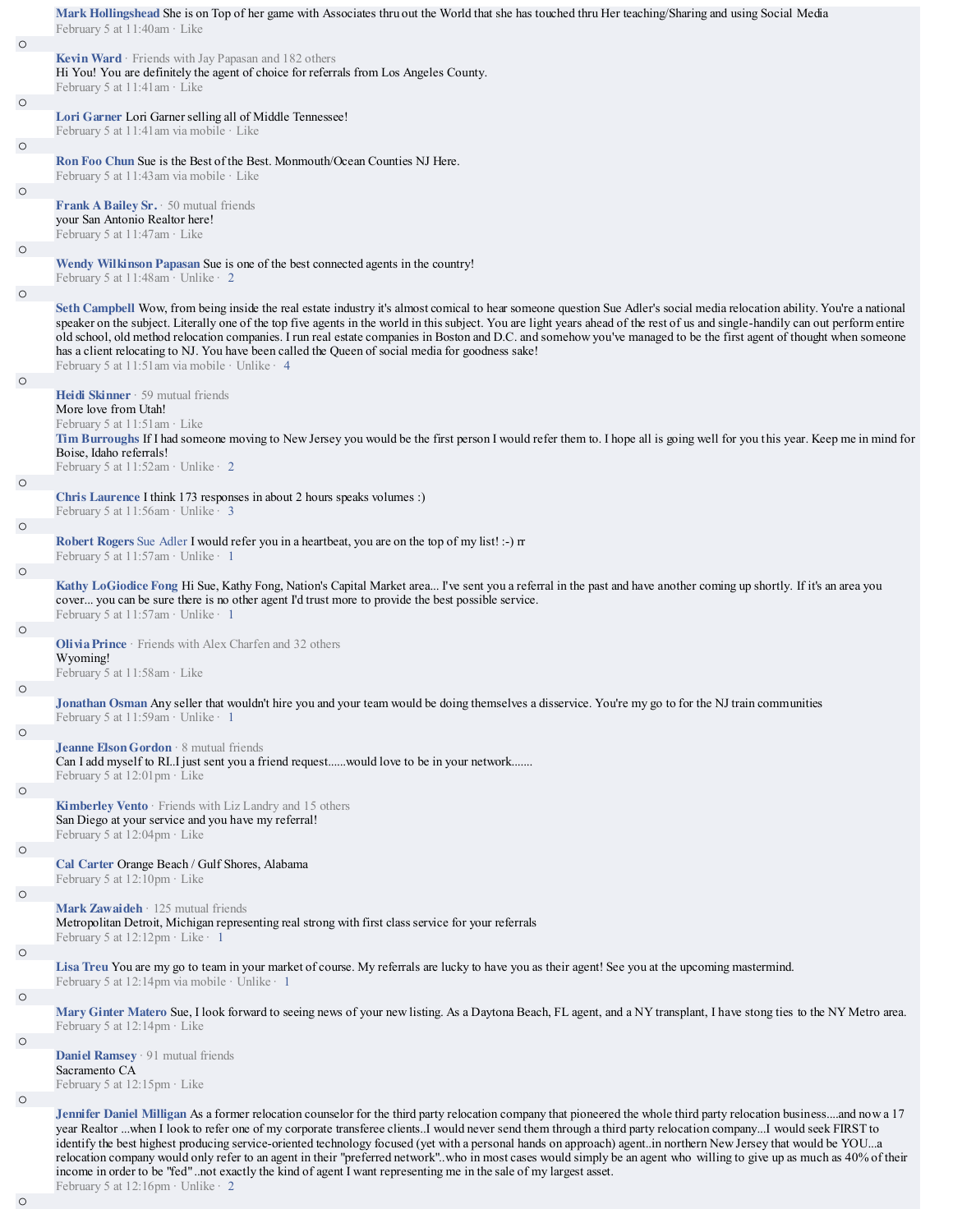|         | <b>Sandra Gutierrez</b> $\cdot$ 77 mutual friends<br>Hola from Phoenix!!<br>February 5 at $12:16$ pm $\cdot$ Like                                                                                                                                                                                                                                                                                                                                                              |
|---------|--------------------------------------------------------------------------------------------------------------------------------------------------------------------------------------------------------------------------------------------------------------------------------------------------------------------------------------------------------------------------------------------------------------------------------------------------------------------------------|
| $\circ$ |                                                                                                                                                                                                                                                                                                                                                                                                                                                                                |
|         | Christopher Myers That's funny Sue! You're so well connected the French equivalent of the Realtor Association flew you to Paris to teach their agents how to be as<br>effective in creating such a powerful network. You've also been asked to speak by just about every organization here in the US. You are the guru on the subject, and due to<br>this, you're the first agent anyone thinks of when they think of real estate in NJ.<br>February 5 at 12:17pm · Unlike · 1 |
| $\circ$ |                                                                                                                                                                                                                                                                                                                                                                                                                                                                                |
|         | Danny Dietl Minneapolis, MN! Imetroproperty.com<br>February 5 at 12:19pm · Like                                                                                                                                                                                                                                                                                                                                                                                                |
| $\circ$ | Judy Luna · Friends with Stefan Swanepoel and 122 others                                                                                                                                                                                                                                                                                                                                                                                                                       |
|         | Greetings, Sue, from Fayetteville Arkansas, a great place to retire with wonderful quality of life.<br>February 5 at 12:21pm · Like                                                                                                                                                                                                                                                                                                                                            |
| $\circ$ | Tino Cabral Tino Cabral, Central Connecticut happy to assist in anyway I can!                                                                                                                                                                                                                                                                                                                                                                                                  |
|         | February 5 at 12:23pm · Like                                                                                                                                                                                                                                                                                                                                                                                                                                                   |
| $\circ$ | <b>Christina Ehli</b> $\cdot$ 5 mutual friends<br>Absolutely loved your webinar and how you do business and take care of clients! Hello from the city of Brighton and Livingston County, Michigan.<br>February 5 at 12:25pm via mobile · Unlike · 1                                                                                                                                                                                                                            |
| $\circ$ |                                                                                                                                                                                                                                                                                                                                                                                                                                                                                |
|         | <b>Cynthia Leggitt</b> $\cdot$ 28 mutual friends<br>Phoenix, AZ here<br>February 5 at 12:26pm · Like                                                                                                                                                                                                                                                                                                                                                                           |
| $\circ$ |                                                                                                                                                                                                                                                                                                                                                                                                                                                                                |
|         | Marilyn Nuber There's nothing like the power of social media. Just ask Marc Zuckerburg!<br>February 5 at 12:30pm · Like                                                                                                                                                                                                                                                                                                                                                        |
| $\circ$ |                                                                                                                                                                                                                                                                                                                                                                                                                                                                                |
|         | Sanjeev Aneja · Friends with Martin Bouma and 54 others<br>Love this idea Sue. Your success speaks so loud, who needs a referral network. Most buyers come from within 5 mile radius anyhow! Mr sellers, Sue is your agent. Let the<br>success prove itself to you!<br>February 5 at 12:32pm · Unlike · 1                                                                                                                                                                      |
| $\circ$ |                                                                                                                                                                                                                                                                                                                                                                                                                                                                                |
|         | Joan Bodenheimer Borowsky · 22 mutual friends<br>I'm not an agent, but I tell every agent I know who is "not making it right now" to take lessons on how to succeed from Sue Adler.<br>February 5 at 12:38pm · Unlike · 1                                                                                                                                                                                                                                                      |
| $\circ$ |                                                                                                                                                                                                                                                                                                                                                                                                                                                                                |
|         | Marty Kelly · Friends with Kenn Renner and 15 others<br>You've got power Realtors ready to help you in Central Texas!<br>February 5 at 12:42pm via mobile · Like                                                                                                                                                                                                                                                                                                               |
| $\circ$ |                                                                                                                                                                                                                                                                                                                                                                                                                                                                                |
|         | Ben Kinney Seattle represented - and u know u get all my buyers and sellers in nj<br>February 5 at 12:43pm via mobile · Unlike · 1                                                                                                                                                                                                                                                                                                                                             |
| $\circ$ |                                                                                                                                                                                                                                                                                                                                                                                                                                                                                |
|         | Amanda Smith Sue Adler is brilliant when it comes to social media, real estate and networking. If I ever need help in that area of the country, I know without a doubt who<br>to send my clients to!<br>February 5 at 12:45pm · Unlike · 1                                                                                                                                                                                                                                     |
| $\circ$ |                                                                                                                                                                                                                                                                                                                                                                                                                                                                                |
|         | Mario Cabrera · Friends with Chris Smith and 11 others<br>SoCal checking in                                                                                                                                                                                                                                                                                                                                                                                                    |
|         | February 5 at 12:45pm · Like                                                                                                                                                                                                                                                                                                                                                                                                                                                   |
| $\circ$ | Patricia Ann Young I would for sure refer you! You have great connections and a top producer!!<br>February 5 at 12:48pm · Unlike · 1                                                                                                                                                                                                                                                                                                                                           |
| $\circ$ |                                                                                                                                                                                                                                                                                                                                                                                                                                                                                |
|         | <b>Gina Koerner</b> $\cdot$ 70 mutual friends<br>St Louis, MO represented as well as Luxury & Pro athlete relocation:)<br>February 5 at 12:54pm · Like                                                                                                                                                                                                                                                                                                                         |
| $\circ$ |                                                                                                                                                                                                                                                                                                                                                                                                                                                                                |
|         | Julie Chancerelle Ziemelis You got Hawaii covered over here!<br>February 5 at 12:55pm · Like                                                                                                                                                                                                                                                                                                                                                                                   |
| $\circ$ |                                                                                                                                                                                                                                                                                                                                                                                                                                                                                |
| $\circ$ | Stephen Luchansky Allentown, pa If i had a client moving in jersey I would refer to sue<br>February 5 at 12:56pm · Unlike · 1                                                                                                                                                                                                                                                                                                                                                  |
|         | Kathy Korte Brothers West Suburban Chicago has you covered!<br>February 5 at 12:58pm via mobile · Like                                                                                                                                                                                                                                                                                                                                                                         |
| $\circ$ |                                                                                                                                                                                                                                                                                                                                                                                                                                                                                |
|         | Jennifer Pollock · 10 mutual friends<br>Sue Adler will knock your socks off and get your home SOLD! Hire her today. She is my number 1 choice to send relocation referrals from Denver, CO to NJ. Good luck<br>Sue!<br>February 5 at $12:58$ pm · Unlike · 1                                                                                                                                                                                                                   |
| $\circ$ |                                                                                                                                                                                                                                                                                                                                                                                                                                                                                |
|         | Darin Franzen got your back here in Nor Cal Sue Adler Team-Short Hills, Summit, Maplewood, Livingston, Chatham NJ - didn't know u when family sold in Franklin<br>Lakes 10 years ago - wow, they could've used an EXPERT like u!<br>February 5 at 1:02pm · Like                                                                                                                                                                                                                |
| $\circ$ |                                                                                                                                                                                                                                                                                                                                                                                                                                                                                |

**Glen Gill** · Friends with Jackie Safran and 90 others Hire Sue Adler. She will get your home Sold! Glen and Terri Gill, Landmark Properties, Sugar Land, Texas February 5 at 1:06pm · Unlike · 1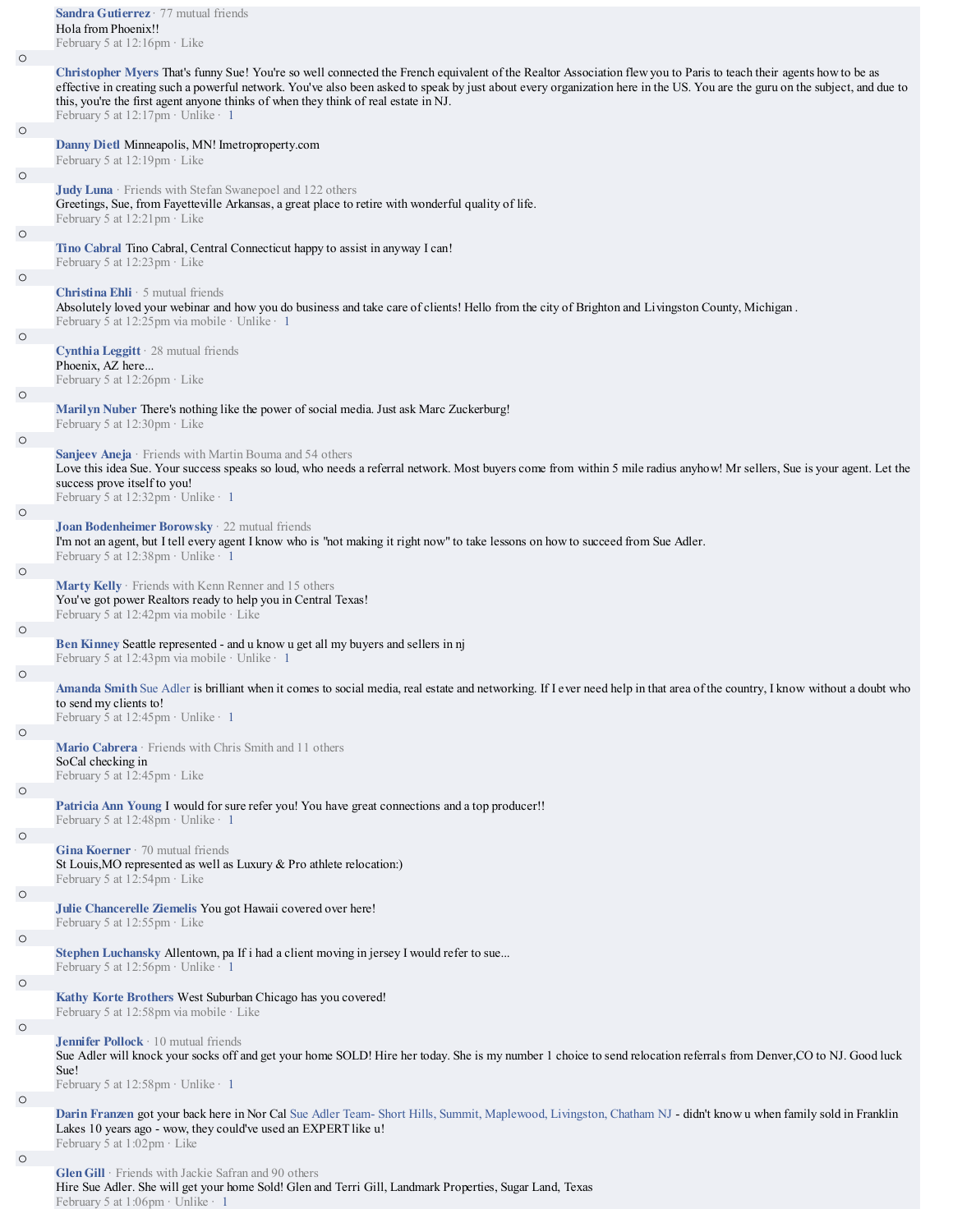| $\circ$ |                                                                                                                                                                                                                                                                                                                                                                                                                                                                                                                                                                                                                           |
|---------|---------------------------------------------------------------------------------------------------------------------------------------------------------------------------------------------------------------------------------------------------------------------------------------------------------------------------------------------------------------------------------------------------------------------------------------------------------------------------------------------------------------------------------------------------------------------------------------------------------------------------|
|         | Tyson K Bradley · 185 mutual friends<br>Thanks to great minds like Sue's I developed a referral partner spreadsheet and she is my go to in NJ. I would definitely recommend her. I'm in VA Beach Va<br>February 5 at 1:11pm via mobile · Unlike · 1                                                                                                                                                                                                                                                                                                                                                                       |
| $\circ$ |                                                                                                                                                                                                                                                                                                                                                                                                                                                                                                                                                                                                                           |
|         | Stacey Smith · 85 mutual friends<br>I am a great source for all your Orange County, CA. Referrals! :)<br>February 5 at 1:14pm · Like                                                                                                                                                                                                                                                                                                                                                                                                                                                                                      |
| $\circ$ |                                                                                                                                                                                                                                                                                                                                                                                                                                                                                                                                                                                                                           |
|         | Brian Perry South Florida, Sue Adler is top of my list in her area.<br>February 5 at 1:14pm · Like                                                                                                                                                                                                                                                                                                                                                                                                                                                                                                                        |
| $\circ$ |                                                                                                                                                                                                                                                                                                                                                                                                                                                                                                                                                                                                                           |
|         | Joe McCue Connecticut's got your back - we rarely teach a class in our office on social media/internet marketing where your name doesn't come up.<br>February 5 at 1:14pm · Unlike · 1                                                                                                                                                                                                                                                                                                                                                                                                                                    |
| $\circ$ |                                                                                                                                                                                                                                                                                                                                                                                                                                                                                                                                                                                                                           |
|         | Patty Newell Mortara · 171 mutual friends<br>It's just not across the country its across the state - Hunterdon Realty Group   Hunterdon County NJ refers business to agents like Sue in the areas that we don't cover - which<br>would include Short Hills, Livingston, Chatham etc.<br>February 5 at 1:18pm · Unlike · 1                                                                                                                                                                                                                                                                                                 |
| $\circ$ |                                                                                                                                                                                                                                                                                                                                                                                                                                                                                                                                                                                                                           |
|         | Josh Pomerleau · 55 mutual friends<br>Anyone I know relocating to or from NJ would get your information from me (Minnesota)<br>February 5 at 1:21pm · Like                                                                                                                                                                                                                                                                                                                                                                                                                                                                |
| $\circ$ |                                                                                                                                                                                                                                                                                                                                                                                                                                                                                                                                                                                                                           |
|         | Pat Wattam This is the best referral network in the country! So glad to be a part of it here in Baton Rouge, LA!<br>February 5 at 1:22pm · Like                                                                                                                                                                                                                                                                                                                                                                                                                                                                           |
| $\circ$ |                                                                                                                                                                                                                                                                                                                                                                                                                                                                                                                                                                                                                           |
|         | Ryan Bowman Akron OH here! Not the largest town however #3 on the list for areas to invest in the country and guess what I specialize in help investors in town and out<br>of state!<br>February 5 at 1:23pm via mobile $\cdot$ Like                                                                                                                                                                                                                                                                                                                                                                                      |
| $\circ$ |                                                                                                                                                                                                                                                                                                                                                                                                                                                                                                                                                                                                                           |
|         | <b>Leroy Houser</b> $\cdot$ Friends with Krisstina Wise and 147 others<br>It is the network that sells the property, and that is just one of many values you get from listing with the Top Agent!<br>February 5 at 1:24pm · Unlike · 1                                                                                                                                                                                                                                                                                                                                                                                    |
|         |                                                                                                                                                                                                                                                                                                                                                                                                                                                                                                                                                                                                                           |
| $\circ$ |                                                                                                                                                                                                                                                                                                                                                                                                                                                                                                                                                                                                                           |
| $\circ$ | Nick Ratliff I had a great talk with Scott the other day. Great guy! I'd be happy to help your team out howevery I can Sue Adler. Lexington and all of Central Kentucky!<br>February 5 at 1:31pm · Like                                                                                                                                                                                                                                                                                                                                                                                                                   |
|         | Michael J. Maher No Kansas City connection so far, so must jump in here. Kansas City and Michael J. Maher-Realtorhave Sue's back. Sue Adler will market your home<br>on Social Media as well as it can be done. Period. You won't find better. She is getting dozens of responses ON SUPER BOWL SUNDAY. While you are getting ready<br>for the game, she is ALREADY MARKETING YOUR HOME! She is working for you already you might as well hire her and help you get paid. From sign up to sign<br>down, she will market your home to get you the best value possible. Blessings, +m2<br>February 5 at 1:36pm · Unlike · 3 |
|         |                                                                                                                                                                                                                                                                                                                                                                                                                                                                                                                                                                                                                           |
| $\circ$ | Betty Gales · 116 mutual friends                                                                                                                                                                                                                                                                                                                                                                                                                                                                                                                                                                                          |
|         | Sue<br>right here in charleston, SC Conde Nast chose Charleston as the #1 place to visit in the US  Referrals<br>Wt KW are amazing                                                                                                                                                                                                                                                                                                                                                                                                                                                                                        |
| $\circ$ | February 5 at 1:39pm · Like                                                                                                                                                                                                                                                                                                                                                                                                                                                                                                                                                                                               |
|         | Joanne Fishpaw Fraser · 114 mutual friends<br>I'm your contact in San Francisco Bay Area-Silicon Valley!<br>February 5 at 1:41pm · Like                                                                                                                                                                                                                                                                                                                                                                                                                                                                                   |
| $\circ$ | Ilya Jacob Rasner · 19 mutual friends<br>Bostongearing for the gameand NJ referrals.                                                                                                                                                                                                                                                                                                                                                                                                                                                                                                                                      |
|         | February 5 at 1:45pm · Unlike · 1                                                                                                                                                                                                                                                                                                                                                                                                                                                                                                                                                                                         |
| $\circ$ | Carole Smith New Jersey and Sue Adler. One and the same.<br>February 5 at 1:48pm $\cdot$ Unlike $\cdot$ 1                                                                                                                                                                                                                                                                                                                                                                                                                                                                                                                 |
| $\circ$ |                                                                                                                                                                                                                                                                                                                                                                                                                                                                                                                                                                                                                           |
|         | <b>Christine Dunn</b> $\cdot$ 15 mutual friends<br>Greetings from Kansas City. You'd be the first one I'd call to refer clients to. Keller Williams has the BEST referral system.<br>February 5 at $1:48$ pm $\cdot$ Like                                                                                                                                                                                                                                                                                                                                                                                                 |
| $\circ$ |                                                                                                                                                                                                                                                                                                                                                                                                                                                                                                                                                                                                                           |
|         | Char Estebo MacCallum Sue your marketing is awesome I am seeing results in my market using some of your plans I will send my clients who are moving to your area.<br>February 5 at 1:52pm · Unlike · 1                                                                                                                                                                                                                                                                                                                                                                                                                    |
| $\circ$ |                                                                                                                                                                                                                                                                                                                                                                                                                                                                                                                                                                                                                           |
|         | Whitney Pannell Wow 225 comments! It keeps growing:) if they don't list with you - they are making a big mistake!<br>February 5 at 1:56pm $\cdot$ Unlike $\cdot$ 1                                                                                                                                                                                                                                                                                                                                                                                                                                                        |
| $\circ$ |                                                                                                                                                                                                                                                                                                                                                                                                                                                                                                                                                                                                                           |
|         | Tiffany Kjellander Sussex County NJ - In case anyone needs to move that way - i'll certainly let you know! :) Tiffany Kjellander, owner EXIT Towne & Country Realty<br>February 5 at 1:57pm · Unlike · 1                                                                                                                                                                                                                                                                                                                                                                                                                  |
| $\circ$ |                                                                                                                                                                                                                                                                                                                                                                                                                                                                                                                                                                                                                           |
|         | Char Estebo MacCallum Forgot to say I am from Olathe Ks a SW suburb of Kansas City<br>February 5 at $2:01$ pm $\cdot$ Like                                                                                                                                                                                                                                                                                                                                                                                                                                                                                                |
| $\circ$ | Michael Walker Anything I have going that way will go to you! Question is  Do you have enough paper?<br>February 5 at 2:02pm · Unlike · 1                                                                                                                                                                                                                                                                                                                                                                                                                                                                                 |
| $\circ$ | <b>Virginia Dean</b> $\cdot$ Friends with Jay Papasan and 52 others<br>I am here in Central California, Visalia specifically.                                                                                                                                                                                                                                                                                                                                                                                                                                                                                             |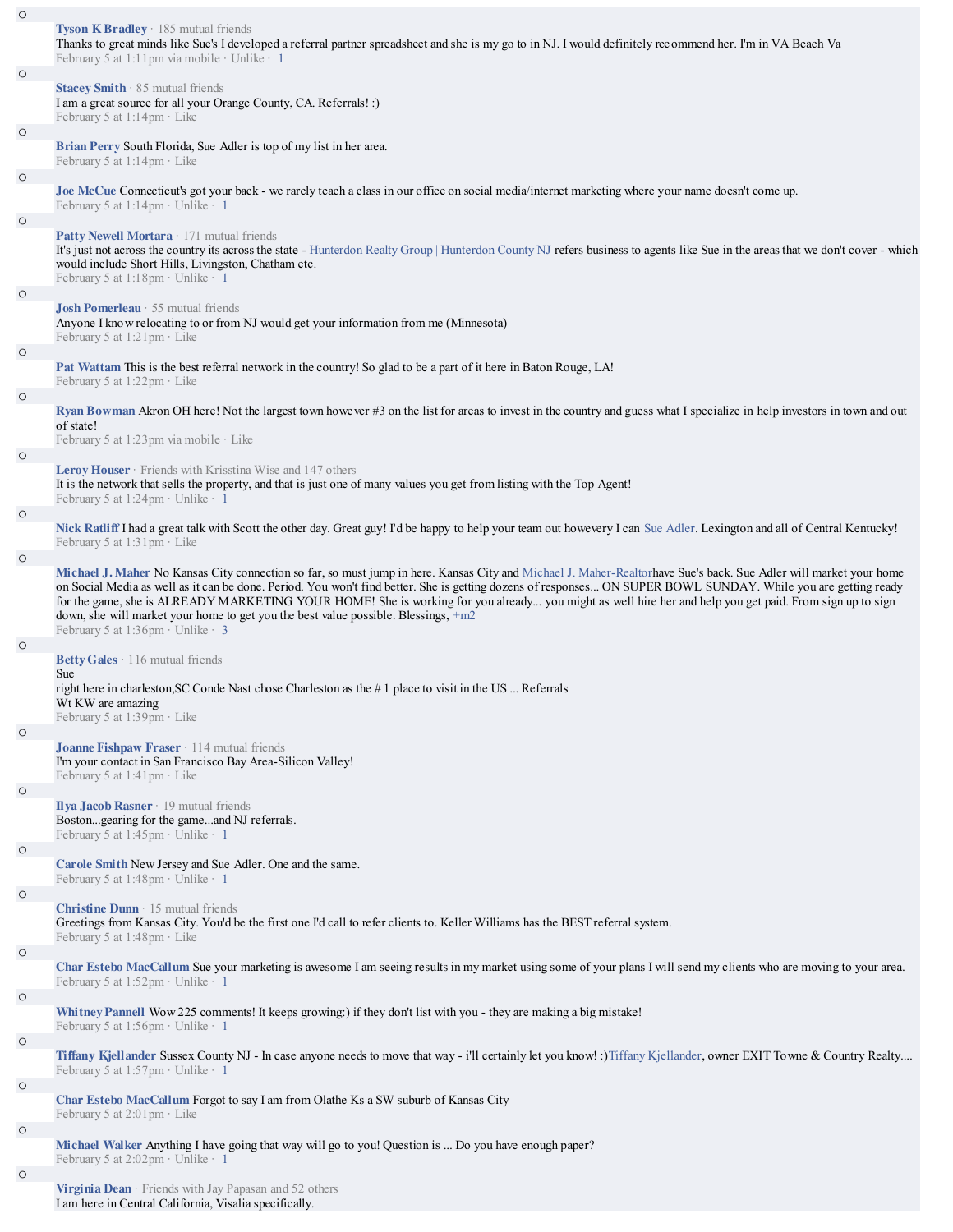|         | February 5 at 2:04pm · Like                                                                                                                                                                                                                                                                                                                               |
|---------|-----------------------------------------------------------------------------------------------------------------------------------------------------------------------------------------------------------------------------------------------------------------------------------------------------------------------------------------------------------|
| $\circ$ |                                                                                                                                                                                                                                                                                                                                                           |
|         | <b>Bob Watson Orange County, California</b><br>February 5 at 2:05pm · Like                                                                                                                                                                                                                                                                                |
| $\circ$ | Sandra Lynch I've already referred my clients who were moving from Florida to NJ to you Sue; and you were definitely great!                                                                                                                                                                                                                               |
|         | February 5 at $2:14$ pm · Unlike · 1                                                                                                                                                                                                                                                                                                                      |
| $\circ$ | Elaine Dixon Hanson Topanga, Malibu and the West San Fernando Valley checking in!                                                                                                                                                                                                                                                                         |
|         | February 5 at 2:20pm · Like                                                                                                                                                                                                                                                                                                                               |
| $\circ$ |                                                                                                                                                                                                                                                                                                                                                           |
|         | Phil Osborne Sue is the best! From the Lehigh Valley, PA!!!<br>February 5 at 2:22pm · Unlike · 1                                                                                                                                                                                                                                                          |
| $\circ$ |                                                                                                                                                                                                                                                                                                                                                           |
|         | Cindy Keil Sue is on all the social media sites! If your looking for a Realtor who is connected and has your best interests at heart! Sue Adler is it! Cindy Keil of NW Ohio,<br>Utah, Io wa & Nebraska!<br>February 5 at 2:26pm · Unlike · 1                                                                                                             |
| $\circ$ |                                                                                                                                                                                                                                                                                                                                                           |
|         | Adam Hergenrother Sue, didn't you sell like a 100 million in sales last year with more than 75% of that coming from referrals! Can't wait to hear you talk in front of<br>thousands in FL next week on referral based business!<br>February 5 at 2:28pm · Unlike · 1                                                                                      |
| $\circ$ | Rick Wright Sue--Love it! Tell them that you Central Ohio covered! Looking forward to hearing about how you got and sold the<br>listing! www.TheRickWrightTeam.com Columbus, Ohio                                                                                                                                                                         |
|         | <b>Columbus Ohio Real Estate - Rick Wright Real Estate</b>                                                                                                                                                                                                                                                                                                |
|         | www.TheRickWrightTeam.com<br>Columbus Ohio Real Estate - Rick Wright Real Estate                                                                                                                                                                                                                                                                          |
|         | February 5 at 2:29pm · Like ·                                                                                                                                                                                                                                                                                                                             |
|         | Remove Preview                                                                                                                                                                                                                                                                                                                                            |
|         | Lee Thomas · Friends with Jay Papasan and 10 others<br>New Orleans and Mississippi Gulf Coast. All my NJ referrals are coming to you, Sue!                                                                                                                                                                                                                |
|         | February 5 at $2:31$ pm · Unlike · 1                                                                                                                                                                                                                                                                                                                      |
| $\circ$ | Alan Harris San Diego, CA County covered here for clients relocating from Coast to Coast.                                                                                                                                                                                                                                                                 |
|         | February 5 at $2:57$ pm $\cdot$ Like                                                                                                                                                                                                                                                                                                                      |
| $\circ$ |                                                                                                                                                                                                                                                                                                                                                           |
|         | Alex Tooke · Friends with Grier Allen and 64 others<br>We love SOCIAL MEDIA!!!<br>February 5 at $3:03$ pm $\cdot$ Like                                                                                                                                                                                                                                    |
| $\circ$ |                                                                                                                                                                                                                                                                                                                                                           |
|         | <b>Adrian A Smith</b> $\cdot$ 9 mutual friends<br>Harrisburg, PA We are practically neighbors and there is no doubt all my buyers and sellers in NJ would go to you.<br>February 5 at $3:11$ pm · Unlike · 1                                                                                                                                              |
| $\circ$ | <b>Jessica Wainwright</b> $\cdot$ 10 mutual friends                                                                                                                                                                                                                                                                                                       |
|         | I've got you covered for all of Southeastern NC (specializing in Wilmington, Wrightsville Beach, Oak Island, Southport and many more areas). Send them my way and I'll<br>set them up with the perfect agent here at CB Sea Coast Advantage. The best real estate service in North Carolina :). Best of luck Sue!<br>February 5 at $3:12$ pm $\cdot$ Like |
| $\circ$ | Geri Sonkin · Friends with Jackie Safran and 80 others                                                                                                                                                                                                                                                                                                    |
|         | Here from Long Island for you.<br>February 5 at 3:13pm · Like                                                                                                                                                                                                                                                                                             |
| $\circ$ | Kimberly Tapscott · 18 mutual friends                                                                                                                                                                                                                                                                                                                     |
|         | This is your friend in Stamford CT 45 minutes north of NYC!<br>February 5 at 3:33pm · Like                                                                                                                                                                                                                                                                |
| $\circ$ | Maureen McDermut · Friends with Jim Marks and 1 other                                                                                                                                                                                                                                                                                                     |
|         | Santa Barbara CA checking in. Must be 80 degrees today. Nothing but pure sunshine :).<br>February 5 at 3:38pm · Like                                                                                                                                                                                                                                      |
| $\circ$ | Marsha Sell Wow, 244 commentsthis should work!<br>February 5 at $3:39$ pm · Like · 1                                                                                                                                                                                                                                                                      |
| $\circ$ |                                                                                                                                                                                                                                                                                                                                                           |
|         | <b>Paula C Schuler</b> · Friends with Chris Smith and 5 others<br>San Antonio, TX<br>February 5 at 3:54pm · Like                                                                                                                                                                                                                                          |
| $\circ$ |                                                                                                                                                                                                                                                                                                                                                           |
|         | Ed Finlan · Friends with Ben Kinney and 41 others<br>Mount Vernon, WA<br>February 5 at 3:56pm · Like                                                                                                                                                                                                                                                      |
|         | Submit                                                                                                                                                                                                                                                                                                                                                    |
|         | Sue Adler This is so amazing you guys! And on super bowl Sunday too!!! Thank you!!!                                                                                                                                                                                                                                                                       |
|         | February 5 at 4:09pm $\cdot$ Like $\cdot$ 1<br>Virginia Dean · Friends with Jay Papasan and 52 others<br>see what happens when you preach to the choir, lol                                                                                                                                                                                               |
|         | February 5 at $4:11$ pm $\cdot$ Like                                                                                                                                                                                                                                                                                                                      |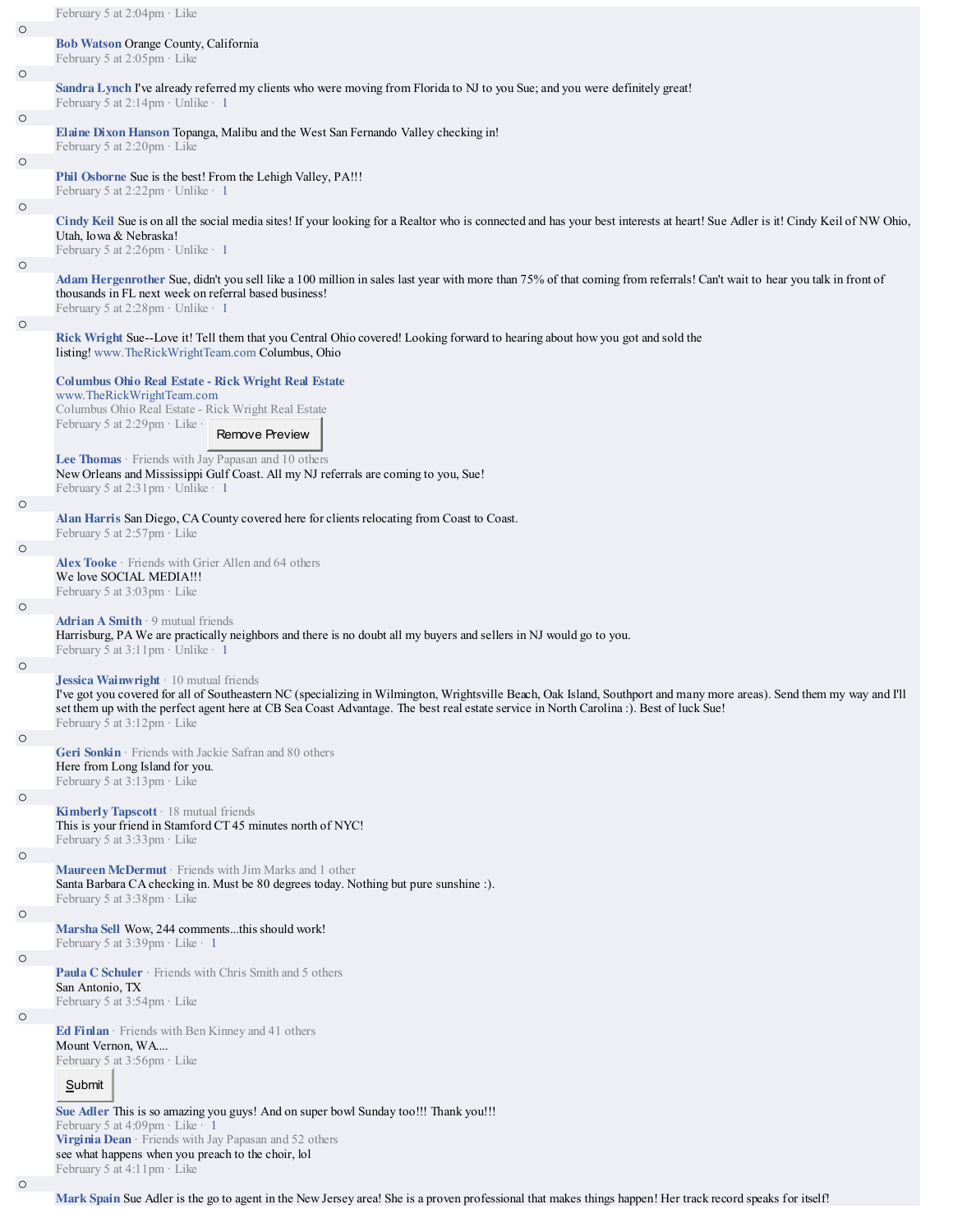## **Mark Spain** That shout out was from ATLANTA, GA!!

February 5 at 4:27pm via mobile · Like

**Kurt Buehler** Please tell your folks that when other top producing agent refer they find the very best and you are it in your area. You have always handled our referrels quicly and with professionalism. We will be sending more folks your way.

February 5 at  $4:39$ pm · Unlike · 1 o

**Mark Gellman** St. Louis Missouri - Absolutely would refer the best clients to Sue in NJ

February 5 at 4:44pm · Unlike · 1

### **Jason Will** · 30 mutual friends

Sue: Keller Williams Alabama Gulf Coast loves you! February 5 at 4:44pm · Unlike · 1

o

o

o

o

o

o

# **Martin Millner** Bucks County, Pa. Yardley, Newtown area. You did a great job with a buyer of mine.

February 5 at  $4:53$ pm · Unlike · 1

#### **Scott Adams** · 20 mutual friends

Atlanta, GA. Averaging 40 homes sold per agent on our AtlantaLocationTeam.com! Service & Results at your service Sue! February 5 at 5:40pm · Like

# **Janice Kaus Baldwin** Here in Georgia girl!!

February 5 at 5:47pm via mobile · Like

# o

o

o

o

o

o

o

o

**Bart Cook** Very col to see 250+ agents ban together in just an hour to get one listing. Pretty much shows the KW culture.

February 5 at  $5:50$ pm · Unlike · 3

### **Dean Miller** · Friends with Krisstina Wise and 39 others checking in from Nassau County on Long Island. February 5 at 6:31pm · Like

**Barbara Van Poole** We are Sue's Dallas-Fort Worth Real Estate connection & we send clients back & forth!!! Her marketing program is one of the best!!! February 5 at 6:34pm · Unlike · 1

**Cindy Dickerman** You are the best realtor in NJ.. I always will send our NJ referrals your way. Plus as a professional testimonial, few agents are as educated/informed; fewer are LEADING the industry standards of service - Sue, you are not just reaching the bar of excellence. you are setting it... and teaching it to others.. February 5 at 6:42pm · Unlike · 1

# **Jackie Ellis** Consider this proof from Boca Raton and Palm Beach County Florida.

February 5 at 6:52pm · Unlike · 1

#### **Paul Campano** Cambridge/Boston MA at your service

February 5 at 7:00pm · Unlike · 1

# **Masha Halpern** Sue, I continue to be grateful for your cyber star friendship and look forward to working and growing more with you this year! Masha Halpern Chapel Hill,NC Keller Williams Realty

February 5 at 7:02pm · Unlike · 1

# **Heather McKendrick Vernon** · 121 mutual friends

Keller Williams- Limerick, Pa. I am just west of Philly (25 miles). I am here for Sue and all other agents!!! February 5 at 7:12pm · Like

**Jeff Adler** The industryn and business world can use some quality, talented, caring agents like in this group. Sue Adler is a role model for all of us. We are hear for her needs in far Northern NJ, and refer our central, western and southern NJ clients to her. All the best to you! February 5 at 7:19pm · Unlike · 1

#### o

o

o

o

**Jessica Bryan** · Friends with Josh Anderson and 2 others

Hi Sue: I don't know you but read the thread through another agent I am friends with on FaceBook. So there is far more network out there for you to access too. Best of luck to you on your listing. Jessica Bryan; House to Home Realty Services; Chapel Hill, NC February 5 at 7:25pm · Like

**Cindy Dickerman** Philadelphia suburbs referrals for Sue! February 5 at 7:26pm · Unlike · 1

o

## **Susan Hurdle McKinney** · 13 mutual friends

Shout out from the Middle Tennessee area with Williamson County being the start point! I certainly would refer clients to you. February 5 at  $7:31$ pm  $\cdot$  Like

# **Barbara Haley** Barbara Haley from KW Miami Beach in the house!!!

February 5 at 7:34pm · Like

## **Cristina Callegari Kanellopoulos** Long Island New York - and Sue has already given me a referral in the past through the use of Social Media :) February 5 at 7:56pm · Unlike · 1

o

**Michael Brand** You aren't in the Inman Top 100 for nothing! Looking forward to sharing the details of the home.

February 5 at 9:03pm · Unlike · 1

## **Nancy Yahner** Northern VA loves Sue!

February 5 at 9:16pm · Unlike · 1

o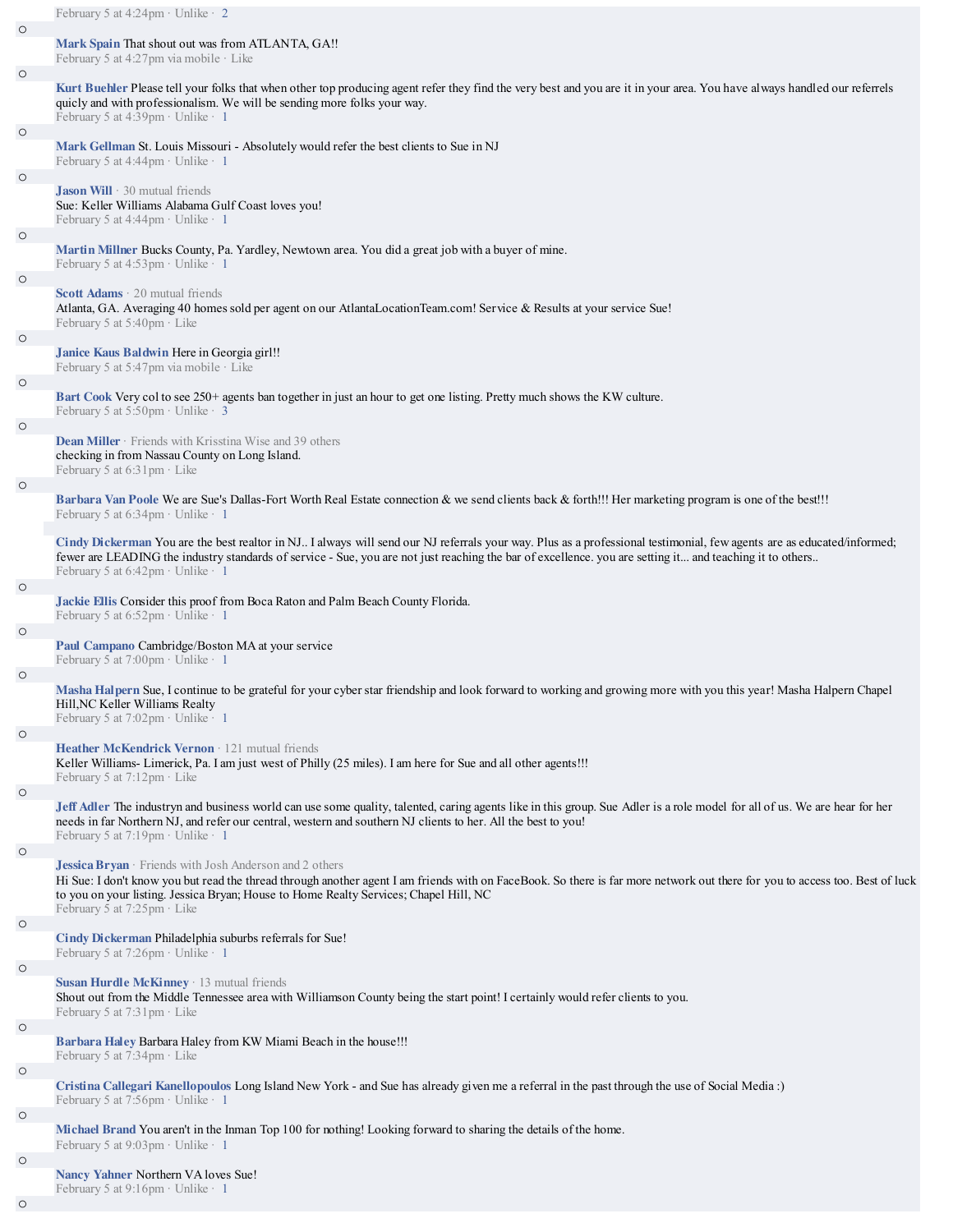|                    | Jeff Kennedy · Friends with Krisstina Wise and 128 others<br>Hot Springs AR also thinks Sue is the best!!<br>February 5 at 9:25pm · Unlike · 1                                                                                                                                                                                                                           |
|--------------------|--------------------------------------------------------------------------------------------------------------------------------------------------------------------------------------------------------------------------------------------------------------------------------------------------------------------------------------------------------------------------|
| $\circ$            |                                                                                                                                                                                                                                                                                                                                                                          |
|                    | Christopher McNamara Dallas TX congratulates you on your choice to leave new jersey; continue your good judgement and use Sue.                                                                                                                                                                                                                                           |
|                    | February 5 at 10:18pm · Unlike · 1                                                                                                                                                                                                                                                                                                                                       |
| $\circ$            |                                                                                                                                                                                                                                                                                                                                                                          |
|                    | Denise Buchanan · Friends with Jay Papasan and 72 others<br>we're here for you always                                                                                                                                                                                                                                                                                    |
|                    | February 5 at 10:19pm · Like                                                                                                                                                                                                                                                                                                                                             |
| $\circ$            |                                                                                                                                                                                                                                                                                                                                                                          |
|                    | <b>Diane Harris Kolo</b> $\cdot$ 5 mutual friends<br>You just gotta love KW Referals!<br>February 5 at 10:45pm · Like                                                                                                                                                                                                                                                    |
| $\circ$            |                                                                                                                                                                                                                                                                                                                                                                          |
|                    | Amy S Zender $\cdot$ 198 mutual friends<br>Sue is dialed-in to her community. For my west coast clients going east It's Sue in Jersey they get to meet!<br>February 5 at 11:08pm · Unlike · 1                                                                                                                                                                            |
| $\circ$<br>$\circ$ | Joanne Sterling · 4 mutual friends<br>There is no better agent ANYWHERE than Sue Adler. She consistently sets the bar for innovation, professionalism and salesmanship. I practice in LA, Silver Lake,<br>Hollywood Hills, Glendale and Antelope Valley Californiaany clients moving to the east coast receive Sue's name from me!<br>February 6 at 12:06am · Unlike · 1 |
|                    | Jodi Boxer Hi Sue, from Connecticut. Great to be part of such a great referral network with you. I look forward to seeing you in Orlando next week.                                                                                                                                                                                                                      |
|                    | February 6 at 12:29am · Like                                                                                                                                                                                                                                                                                                                                             |
| $\circ$            |                                                                                                                                                                                                                                                                                                                                                                          |
|                    | <b>Sam Ingersoll</b> Friends with Rob Hahn and 26 others<br>My teams are happy to help you if they have buyers moving from San Diego, LA, Santa Cruz, East Bay/SF, Seattle, Chicago, Dallas, PA from Philadelphia to the East, and<br>Florida (Palm Beach and Apopka/Orlando Areas.)<br>February 6 at 12:30am · Like                                                     |
| $\circ$            |                                                                                                                                                                                                                                                                                                                                                                          |
|                    | <b>Katrina Jasper Madewell</b> $\cdot$ 81 mutual friends<br>283 comments later you got some attention, now image that type of publicity from a news paper ad!<br>February 6 at 6:48am · Unlike · 1                                                                                                                                                                       |
| $\circ$            |                                                                                                                                                                                                                                                                                                                                                                          |
|                    | <b>Brian Martin</b> $\cdot$ 5 mutual friends<br>AUSTIN, TX RIght Here!<br>February 6 at 7:10am · Like                                                                                                                                                                                                                                                                    |
| $\circ$            |                                                                                                                                                                                                                                                                                                                                                                          |
|                    | Lisa Ludlow Archer I have sent you referrals and sent people your way probably 5 times this year.<br>February 6 at 8:42am · Unlike · 2                                                                                                                                                                                                                                   |
| $\circ$            |                                                                                                                                                                                                                                                                                                                                                                          |
|                    | Mana Tulberg Camarillo, Ventura County, Southern California, right here for you.<br>February 6 at $8:42$ am · Like                                                                                                                                                                                                                                                       |
| $\circ$            |                                                                                                                                                                                                                                                                                                                                                                          |
|                    | Tara Christianson · Friends with Rob Hahn and 94 others<br>Happy to help from a fellow KW agent licensed in Northern Virginia and Washington DC!<br>February 6 at $8:50$ am $\cdot$ Like                                                                                                                                                                                 |
| $\circ$            | Lesley Weber Lambert Here I am from Western MA.<br>February 6 at $9:14$ am $\cdot$ Like                                                                                                                                                                                                                                                                                  |
| $\circ$            |                                                                                                                                                                                                                                                                                                                                                                          |
|                    | <b>Brandon Kekich</b> $\cdot$ 177 mutual friends<br>Sure is the bomb and the only one that gets my business and referrals in your market area!!<br>February 6 at $9:56$ am · Unlike · 1                                                                                                                                                                                  |
| $\circ$            | <b>Daniel Scott West</b> $\cdot$ 22 mutual friends                                                                                                                                                                                                                                                                                                                       |
|                    | From Boise, Idaho, we would refer anyone that's looking in your area to you!<br>February 6 at $10:11$ am · Unlike · 1                                                                                                                                                                                                                                                    |
| $\circ$            | <b>Debbie Howell Reynolds</b> $\cdot$ 62 mutual friends<br>DC Metro Area to include DC, MD and $VA \sim$ we will definitely keep you in mind!<br>February 6 at 11:28am · Like                                                                                                                                                                                            |
| $\circ$            |                                                                                                                                                                                                                                                                                                                                                                          |
|                    | Renee Samara Kidwell-Drumm Greater Dayton, OH, Cincinnati, OH, NW Ohio, including Grand Lake St Mary's and Indian Lake!!!! We're here for ya!!!                                                                                                                                                                                                                          |
| $\circ$            | February 6 at 11:36am · Like                                                                                                                                                                                                                                                                                                                                             |
|                    | Dana Ehrlich Always see your property listings and love to make referrals!<br>February 6 at 2:10pm · Like                                                                                                                                                                                                                                                                |
| $\circ$            |                                                                                                                                                                                                                                                                                                                                                                          |
|                    | Dawn Thomas Silicon Valley (Palo Alto, Menlo Park, Los Altos, Mountain View to West San Jose) is on board for you, Sue Adler!<br>February 6 at $2:46$ pm $\cdot$ Like                                                                                                                                                                                                    |
|                    | Submit                                                                                                                                                                                                                                                                                                                                                                   |
| $\circ$            | Sue Adler You guys are awesome!! Dawn you are one lucky girl being a realtor in Silicon Valley right now w/ the facebook IPO!<br>February 6 at $3:11$ pm · Like · 1                                                                                                                                                                                                      |
|                    | Diane Guercio Central Massachusetts weighing in - Sue is the best!                                                                                                                                                                                                                                                                                                       |
|                    | February 6 at $3:12$ pm · Unlike · 1                                                                                                                                                                                                                                                                                                                                     |
| $\circ$            |                                                                                                                                                                                                                                                                                                                                                                          |

**Albert Hairapetian** Shout out from Los Angeles, CA -- Sue Rocks!!!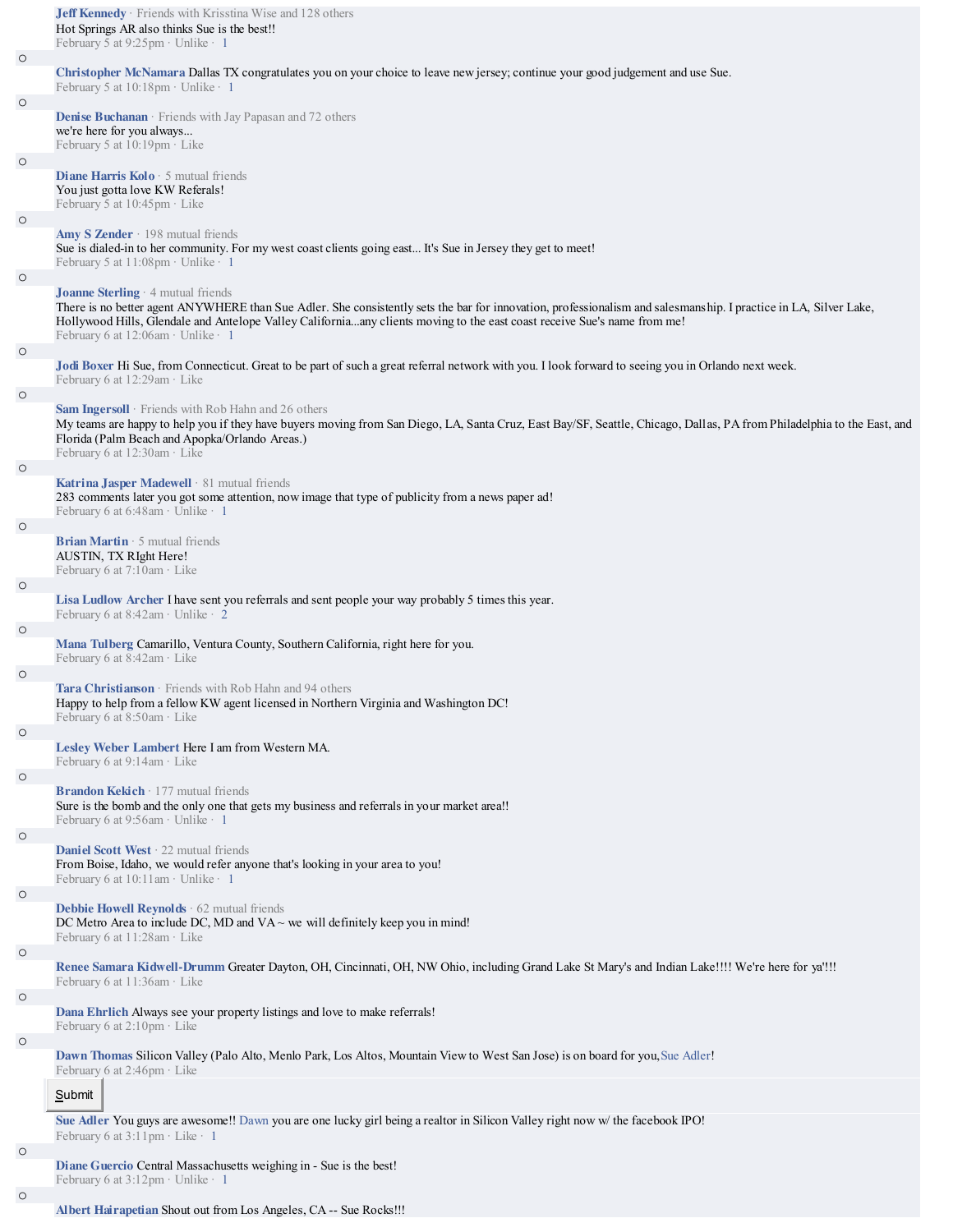|         | February 6 at 3:13pm · Unlike · 1                                                                                                                                                                                   |
|---------|---------------------------------------------------------------------------------------------------------------------------------------------------------------------------------------------------------------------|
| $\circ$ | Justin Letheby Sue Adler rocks, chicago suburbs here                                                                                                                                                                |
|         | February 6 at 3:21pm · Unlike · 1                                                                                                                                                                                   |
| $\circ$ |                                                                                                                                                                                                                     |
|         | Holly Hensley Purcell Athens, GA here Sue is one of the best!! She will get all of our NJ referrals!<br>February 6 at 3:23pm · Unlike · 1                                                                           |
| $\circ$ |                                                                                                                                                                                                                     |
|         | Lisa Treu I want to be you when I grow up Sue Adler. You are amazing. How lucky are your clients!<br>February 6 at 3:26pm · Unlike · 1                                                                              |
| $\circ$ |                                                                                                                                                                                                                     |
|         | Kristine Flook Janet Crucet Way to go Sue-Miami Florida -happy to help                                                                                                                                              |
| $\circ$ | February 6 at $3:32$ pm $\cdot$ Like                                                                                                                                                                                |
|         | <b>Stephen Young</b> $\cdot$ 23 mutual friends                                                                                                                                                                      |
|         | Across the country?! Don't limit yourself, Sue!                                                                                                                                                                     |
|         | <b>INTERNATIONAL!</b><br>Serving Canada, and more specifically, the Durham Region. (east of Toronto).                                                                                                               |
|         | February 6 at 3:42pm · Unlike · 1                                                                                                                                                                                   |
| $\circ$ | Susan Hubek · 157 mutual friends                                                                                                                                                                                    |
|         | They should never doubt you! Go Sue!!!                                                                                                                                                                              |
|         | February 6 at 3:55pm · Unlike · 1                                                                                                                                                                                   |
|         | Submit                                                                                                                                                                                                              |
| $\circ$ |                                                                                                                                                                                                                     |
|         | Sue Adler @stephen you are right! My ORPI friends can let my sellers know about my International network of realtors - Bernard Cadeau David Lestruhaut Orpi Stéphane<br>Vié-Orpi Bernard Papazian Elisabeth Gazay:) |
|         | February 6 at 4:39pm · Like · 1                                                                                                                                                                                     |
| $\circ$ | Marilyn Katz Hi Sue, Happy to be part of your referral network. Just an hour train ride from Grand Central, in Westport, CT                                                                                         |
|         | February 6 at 4:49pm · Like                                                                                                                                                                                         |
| $\circ$ |                                                                                                                                                                                                                     |
|         | John Ziemba Serving the Chicagoland Area, here are your service :)<br>February 6 at 4:55pm · Like                                                                                                                   |
| $\circ$ |                                                                                                                                                                                                                     |
|         | Karen Picarello We are here. Believe it.<br>February 6 at 5:02pm via mobile · Like                                                                                                                                  |
| $\circ$ |                                                                                                                                                                                                                     |
|         | Linda Cotton DC Metro area is here for ya!!!!                                                                                                                                                                       |
|         | February 6 at 5:19pm · Like                                                                                                                                                                                         |
| $\circ$ | Amy LaPier Kodak Naples, FL happy to help (:                                                                                                                                                                        |
|         | February 6 at 7:35pm · Like                                                                                                                                                                                         |
| $\circ$ | Helen Piovesan You've got a spectacular network.                                                                                                                                                                    |
|         | February 6 at $8:05$ pm · Unlike · 1                                                                                                                                                                                |
| $\circ$ | Becky Boomsma Sue would not steer you wrong very insightful, professional, and connected to all the best!                                                                                                           |
|         | February 6 at $8:31$ pm · Unlike · 1                                                                                                                                                                                |
| $\circ$ |                                                                                                                                                                                                                     |
|         | Elisabeth Gazay Miami, FL and gateway to France where you have lots of fans and friends!!!<br>February 6 at 8:51pm · Unlike · 1                                                                                     |
|         |                                                                                                                                                                                                                     |
| $\circ$ | Submit                                                                                                                                                                                                              |
|         | Sue Adler For all of you who helped me with my listing appointment challenge - I got the listing, so THANKS!!!! They cracked up when I printed out over 300 responses!<br>February 7 at 12:49am · Like · 3          |
| $\circ$ |                                                                                                                                                                                                                     |
|         | Mike Parker Sue is one of the top agents in USA, do what she says n you will get your home sold!                                                                                                                    |
| $\circ$ | February 7 at 12:53 am · Unlike · 1                                                                                                                                                                                 |
|         | Star Ledford Tucker · 6 mutual friends                                                                                                                                                                              |
|         | Fayetteville NC<br>February 7 at 5:38am · Like                                                                                                                                                                      |
| $\circ$ |                                                                                                                                                                                                                     |
|         | Kate Johnson · Friends with Sherry Chris                                                                                                                                                                            |
|         | 315 comments and 116 likes! What a teaching opportunity as to the value of social networking!(and the person doing the networking!)<br>February 7 at 8:12am · Unlike · 1                                            |
| $\circ$ |                                                                                                                                                                                                                     |
|         | Sharon Johnson Arnett Boca Raton referrals to Sue Adler Team<br>February 7 at 10:08am · Unlike · 1                                                                                                                  |
| $\circ$ |                                                                                                                                                                                                                     |
|         | Chase Sloan · 12 mutual friends                                                                                                                                                                                     |
|         | Houston Tx loves Sue: Chasing Real Estate Group #Keller Williams Pearland.<br>February 7 at 12:31pm · Unlike · 1                                                                                                    |
| $\circ$ |                                                                                                                                                                                                                     |
|         | <b>Chris Alston Wooot wooooot</b><br>February 7 at $9:08$ pm · Unlike · 1                                                                                                                                           |
| $\circ$ |                                                                                                                                                                                                                     |
|         | <b>Jimmy Mackin wow</b>                                                                                                                                                                                             |
| $\circ$ | February 16 at 8:37pm · Unlike · 2                                                                                                                                                                                  |
|         |                                                                                                                                                                                                                     |